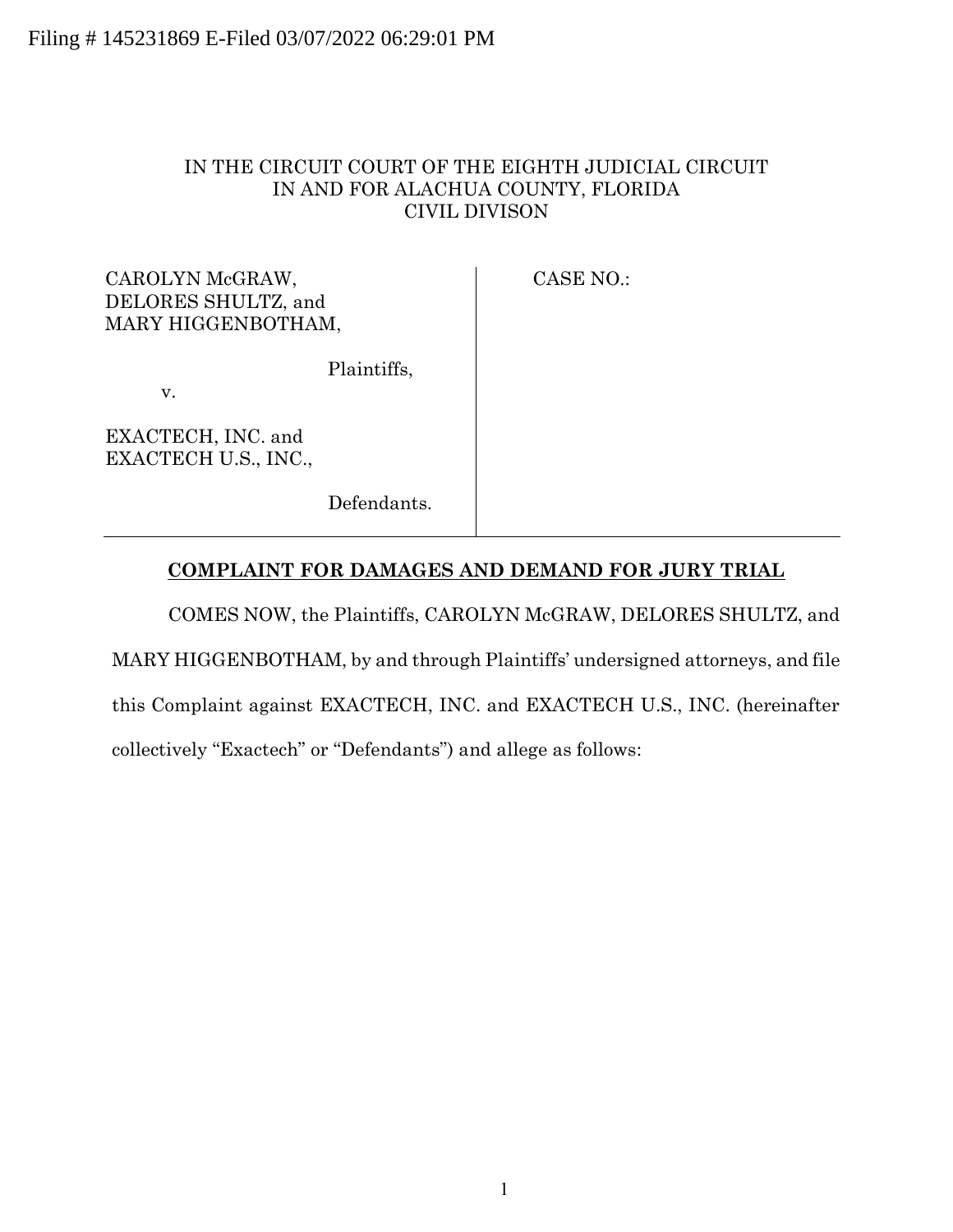# **TABLE OF CONTENTS**

| I. |                                                                       |
|----|-----------------------------------------------------------------------|
| Н. |                                                                       |
| А. | Total hip arthroplasty using UHMWPE plastic is common and highly      |
|    |                                                                       |
| B. | Despite unparalleled success, early UHMWPE had challenges due to      |
|    | primitive packaging technology and due to concerns of wear over       |
|    |                                                                       |
| C. | UHMWPE plastic utilized in hip replacements has improved since the    |
|    |                                                                       |
| D. | Defendants, like many implant manufacturers, sold UMHWPE              |
|    |                                                                       |
| Е. | Defendants began to market "enhanced" UHMWPE in the mid-2000s         |
|    | with the promise of reduced wear and increased longevity 11           |
| F. | Defendants rushed the GXL to market without any testing for safety or |
|    |                                                                       |
| G. | The GXL is defective because it leads to increased wear and early     |
|    |                                                                       |
| Η. | Defendants utilized similar "enhanced" UHMWPE in other orthopedic     |
|    | devices which they recalled due to excessive wear and high revision   |
|    |                                                                       |
| Ι. | Defendants knew of problems, but failed to inform plaintiff and the   |
|    |                                                                       |
| J. | Defendants waited to inform the public of any issues with the GXL     |
|    |                                                                       |
| Κ. |                                                                       |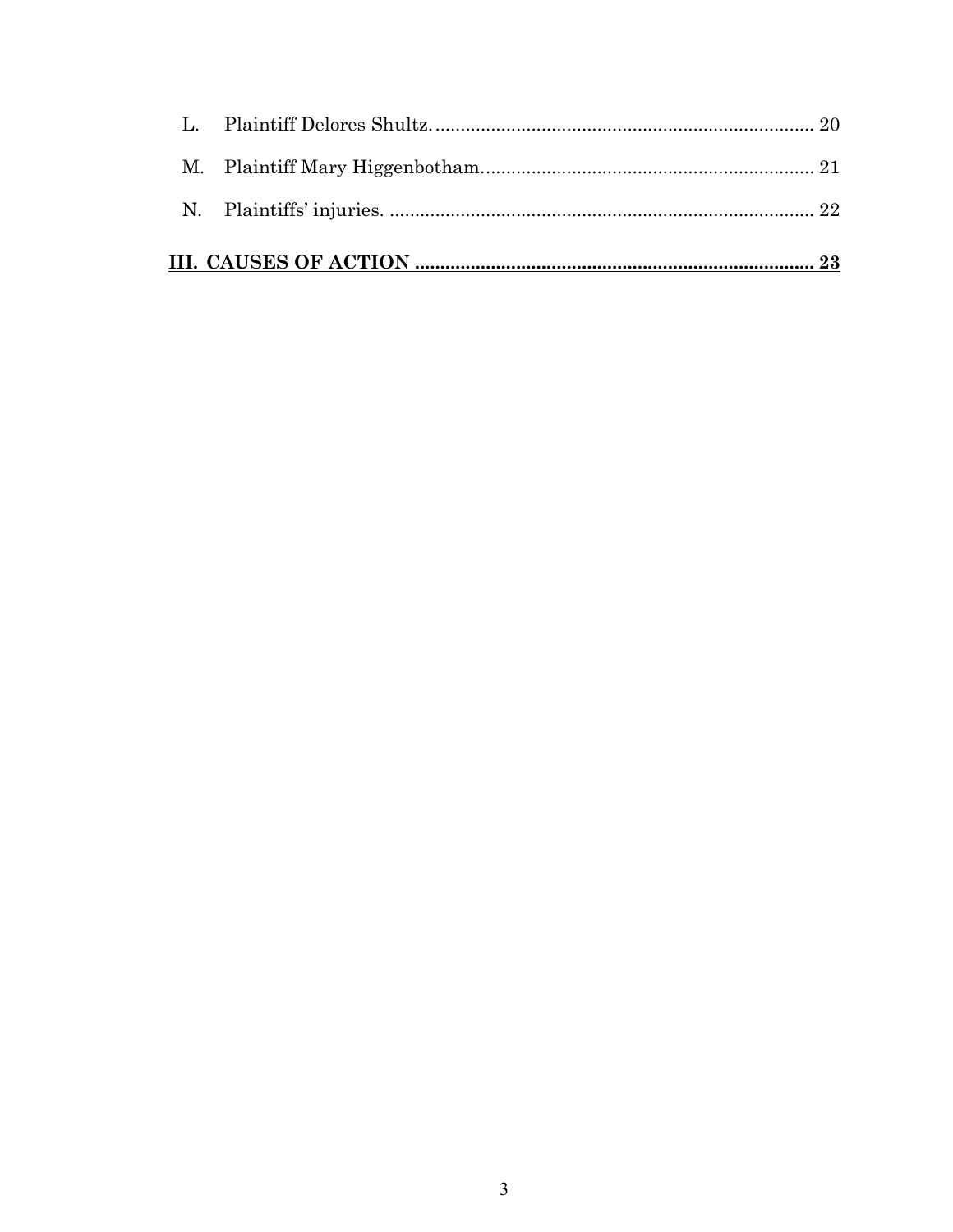#### **I. PARTIES, JURISDICTION, VENUE**

<span id="page-3-0"></span>1. This is a lawsuit involving unreasonably dangerous hip implant components designed, marketed, manufactured, and sold by Defendants, where such components caused injury to Plaintiffs. The particular components at issue in this lawsuit are the "Connexion GXL Hip Liner" and Novation Crown Liners (hereinafter, these products are referred to as "GXL" or "GXL Liner") which was sold as part of the Novation, Acumatch, and MCS Hip Systems.

2. At all times relevant to this complaint, Plaintiff CAROLYN MCGRAW was a resident of Kokomo, Indiana.

3. At all times relevant to this complaint, Plaintiff DELORES SHULTZ was a resident of Gosport, Indiana.

4. At all times relevant to this complaint, Plaintiff MARY HIGGENBOTHAM was a resident of Peru, Indiana.

5. Defendant, EXACTECH, INC. is a Florida corporation with its principal place of business at 2320 NW 66th Street, Gainesville, Florida 32653.

6. Defendant EXACTECH U.S., INC. is a Florida corporation with its principal place of business at 2320 NW 66th Street, Gainesville, Florida 32653.

7. At all relevant times, Defendants tested, studied, researched, designed, formulated, manufactured, inspected, labeled, packaged, promoted, advertised, marketed, distributed, and/or sold hip implant systems in Alachua County, Florida and throughout the United States.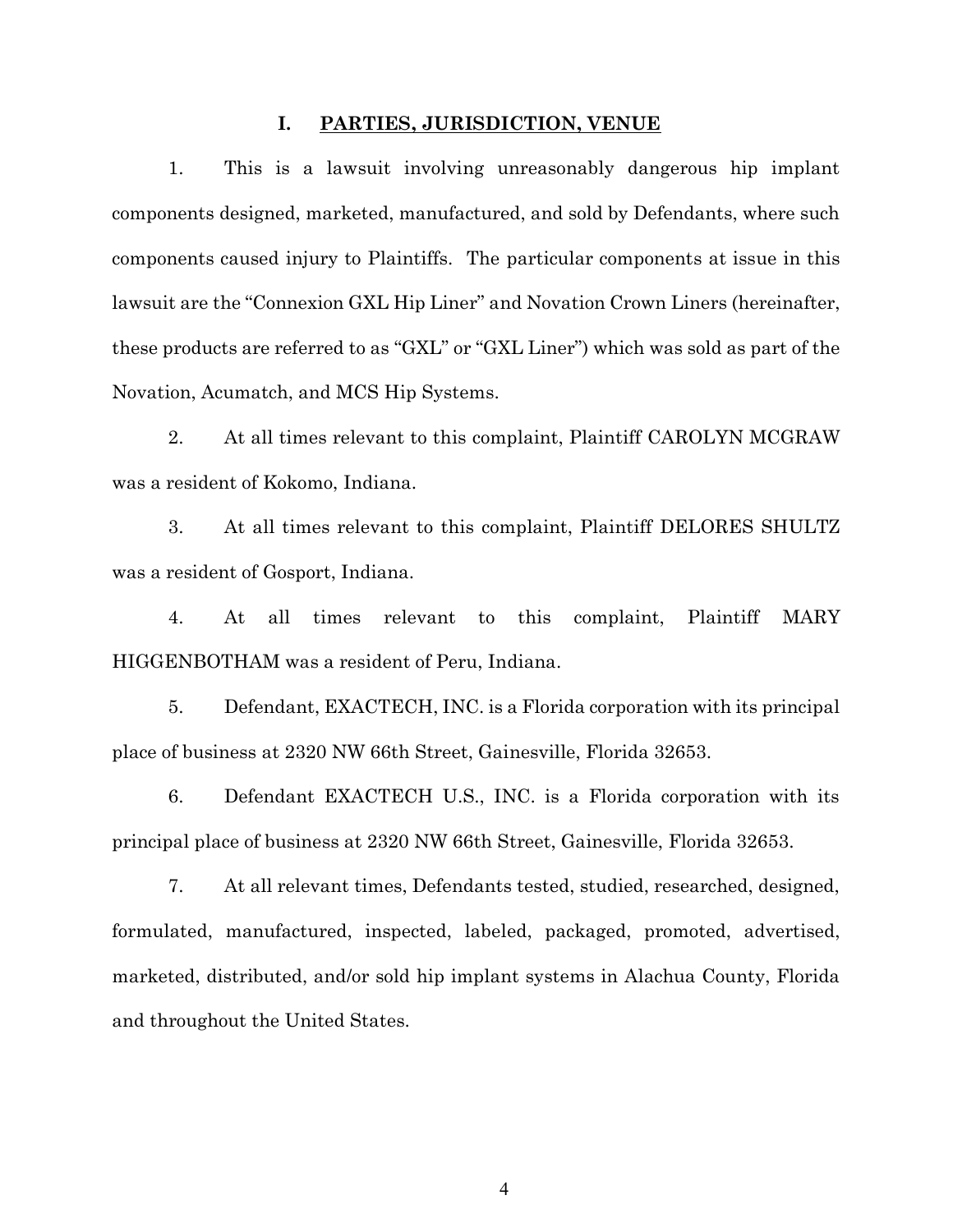8. At all times relevant to this action, Defendants received substantial revenue from goods used or consumed, or services rendered, in the State of Florida, including Alachua County.

9. At all relevant times, and from their principal place of business, Defendants were in the business of, and profited from, the design, manufacture, marketing, distribution and/or sale of medical devices, including hip implants which were implanted in Plaintiffs.

10. At all relevant times, and from their principal place of business, Defendants were responsible for placing the medical devices implanted into Plaintiffs into the stream of commerce and advertised, marketed, sold and/or distributed such products either directly or indirectly to members of the general public, including Plaintiffs.

11. Jurisdiction is proper in the courts of the State of Florida because Defendants are all corporations organized under the laws of the State of Florida and have their principal places of business in Florida. This Court has general jurisdiction over Defendants.

<span id="page-4-0"></span>12. Venue is proper in the Eighth Judicial Court of Alachua County, Florida because the Defendants reside within the jurisdiction of this Court and because a substantial portion of the tortious conduct alleged in this Complaint took place in Alachua County, Florida at Defendants' principal place of business.

## **II. FACTUAL ALLEGATIONS**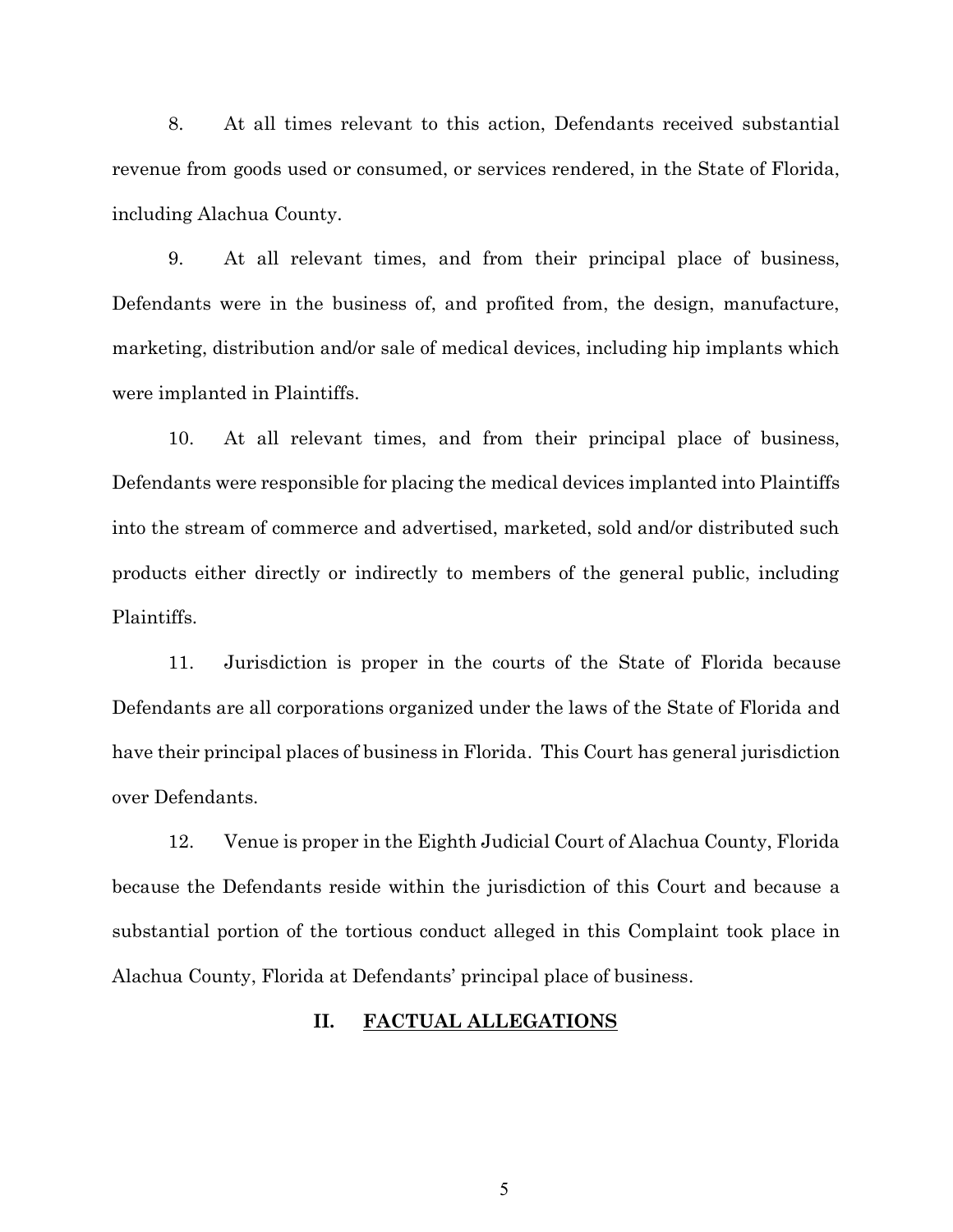# <span id="page-5-0"></span>**A. Total hip arthroplasty using UHMWPE plastic is common and highly successful.**

13. Total Hip Arthroplasty (hereafter "THA") is the term used to describe surgery wherein a patient's natural hip anatomy is replaced with synthetic components. THA is also commonly referred to as "hip replacement surgery." A patient may need a THA for a variety of medical reasons. For example, arthritis may damage the normally smooth cartilage on the femoral head and motion against the damaged cartilage leads to pain.

14. A synthetic hip replacement system implanted during a THA procedure generally has four main components: 1) Acetabular shell; 2) Acetabular liner; 3) Femoral head; and 4) Femoral stem. Figure 1 and Figure 2 below graphically represent these typical components as well as how these components are situated in the body once implanted:

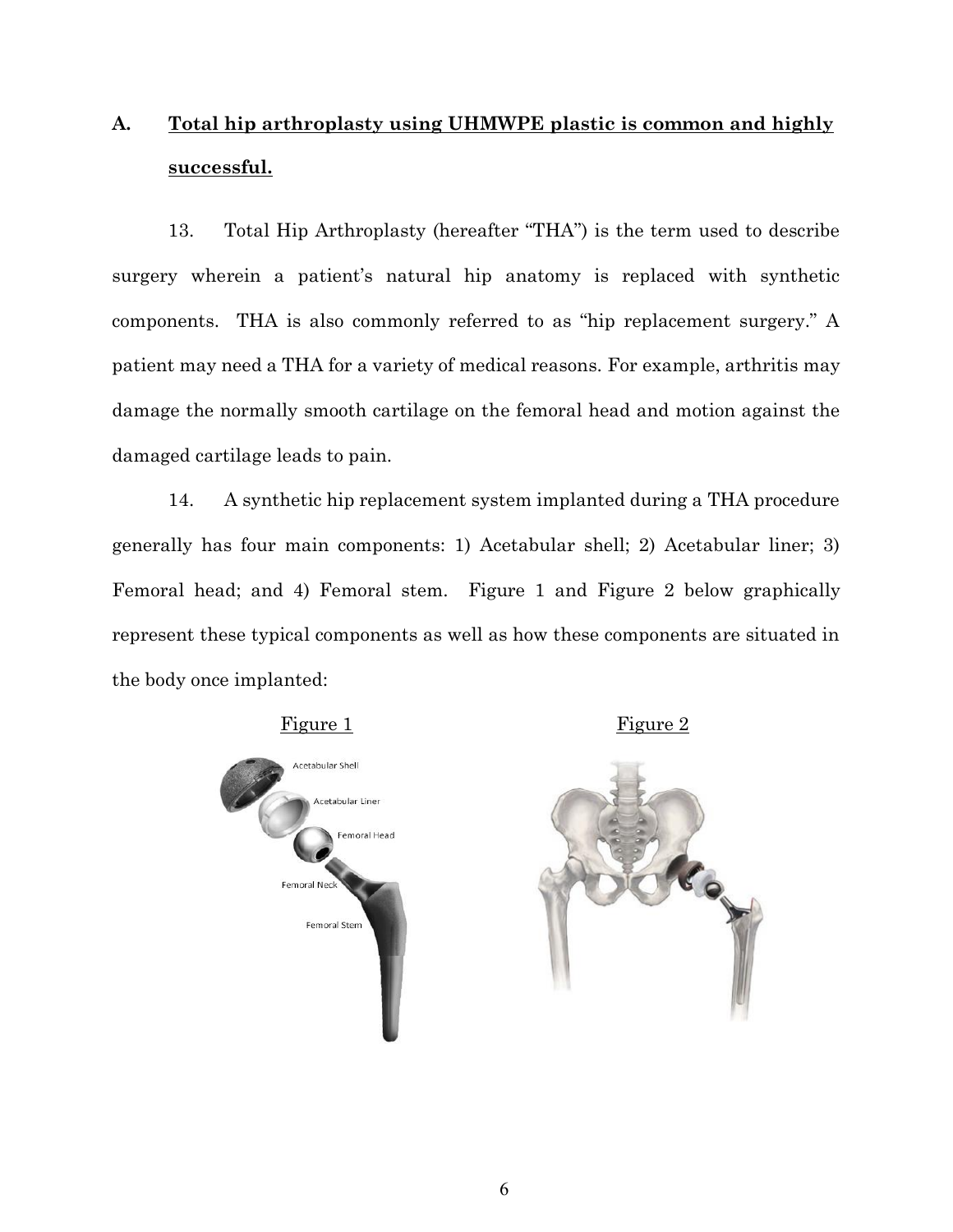15. The materials used in a hip replacement are very important in determining the outcome of the implant. There are many possible combinations of materials used which can lead to very different clinical success rates.

16. In the 1960s, Sir John Charnley set the standard for today's hip replacement systems by utilizing acetabular liners made of ultra high molecular weight polyethylene ("UHMWPE"). This plastic material family remains the material of choice as the predominant bearing surface in total join replacements today.

17. The original UHMWPE implants utilized by Sir John Charnley in the 1960s had 20-year survivorship rates as high as 90%. <sup>1</sup> <sup>2</sup>

18. Approximately 400,000 hip replacements are performed annually in the United States today and this number is expected to increase to 635,000 by 2030.<sup>3</sup>

19. The great majority of these hip replacements utilize a metal acetabular cup, a plastic acetabular liner, a metal or ceramic femoral head, and a metal femoral stem. Further, almost all of the plastic acetabular liners belong to the UHMWPE lineage of plastics, first introduced by Charnley in the 1960s.

## <span id="page-6-0"></span>**B. Despite unparalleled success, early UHMWPE had challenges due to primitive packaging technology and due to concerns of wear over the long-term.**

<sup>1</sup> Neuman L, Freund KG, Sorenson KH, 'Long Term Results of Charnley Total Hip Replacement' J Bone and Joint (British) 76B:245-251(1994)

<sup>2</sup> Wroblewski BM, 'Charnley Low Friction Arthroplasty of the Hip. Long Term Results' Clin Ortho Rel Res 292:191-201(1993)

<sup>3</sup> Sloan M, Premkumar A, SM, Sheth NP, 'Projected Volume of Primary Total Joint Arthroplasty in the US 2014 to 2030' J Bone Joint Surg 100:1455(2019)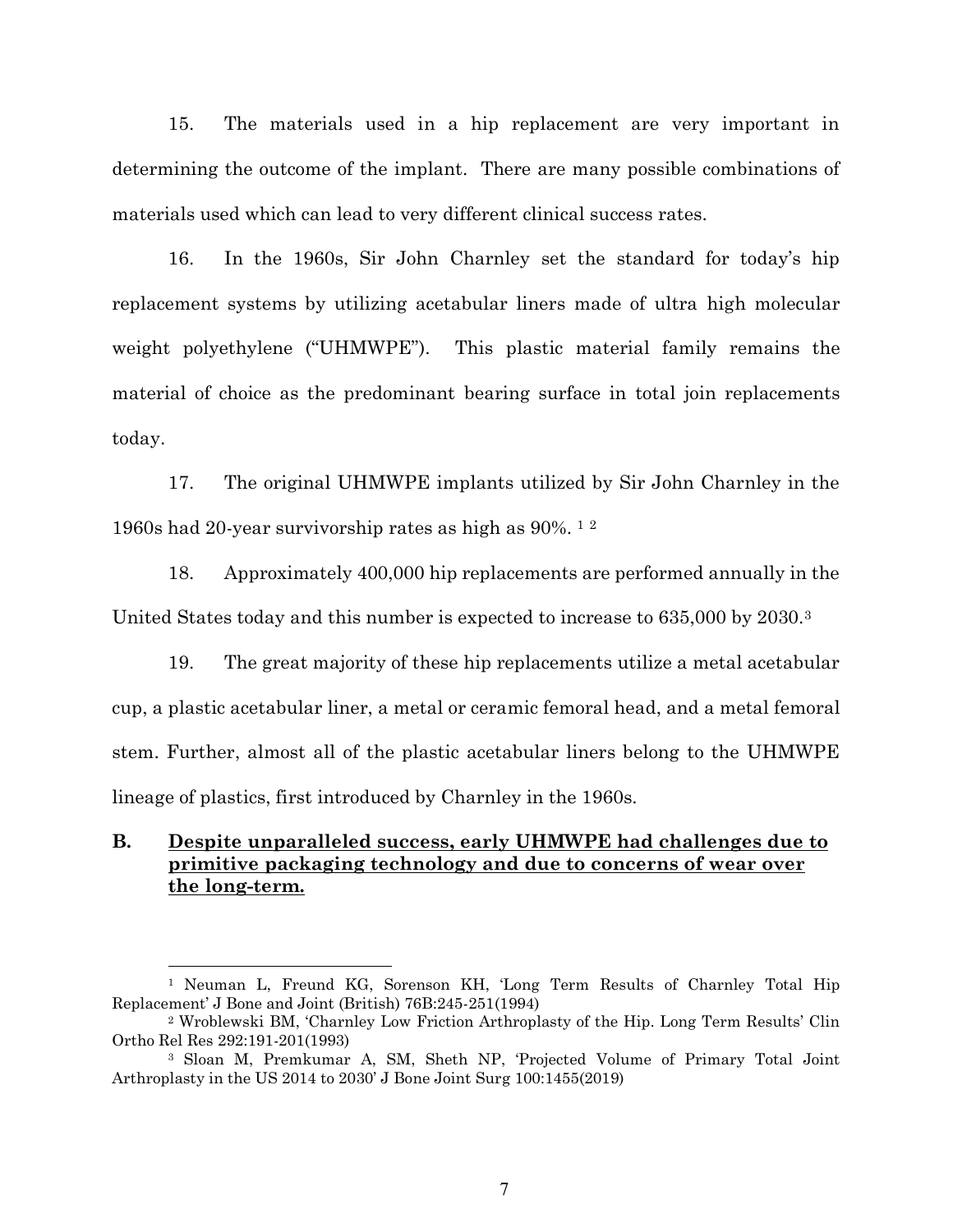20. Despite unparalleled success and low failure rates of hip implants utilizing UHMWPE components, the orthopedic industry recognized room for improvement.

21. In the 1980s, the orthopedic industry recognized that UHMWPE which were sterilized with gamma radiation *and* packaged in air would be subject to oxidation and a degradation of the material properties of the UHMWPE components. This caused delamination, pitting, fracture and breakage of the components, and a host of related negative clinical outcomes in patients.

22. Also in the 1980s, it became evident that UHMWPE liners generated polyethylene particles in clinical use. *Over the long term*, those particles can cause a biological response termed osteolysis. Osteolysis is a process which makes bone weak or even disappear. As a result of osteolysis the patient experiences pain, the implant may loosen, and revision surgery is required. Despite the success of the early generation of UHMWPE devices over early and mid-terms, excessive wear generation ultimately limited the *long-term* success of generation of implants.

# <span id="page-7-0"></span>**C. UHMWPE plastic utilized in hip replacements has improved since the 1980s.**

23. In the 1990s, the orthopedic industry pursued improvements in the material properties as well as the packing and sterilization methods utilized for UHMWPE implants.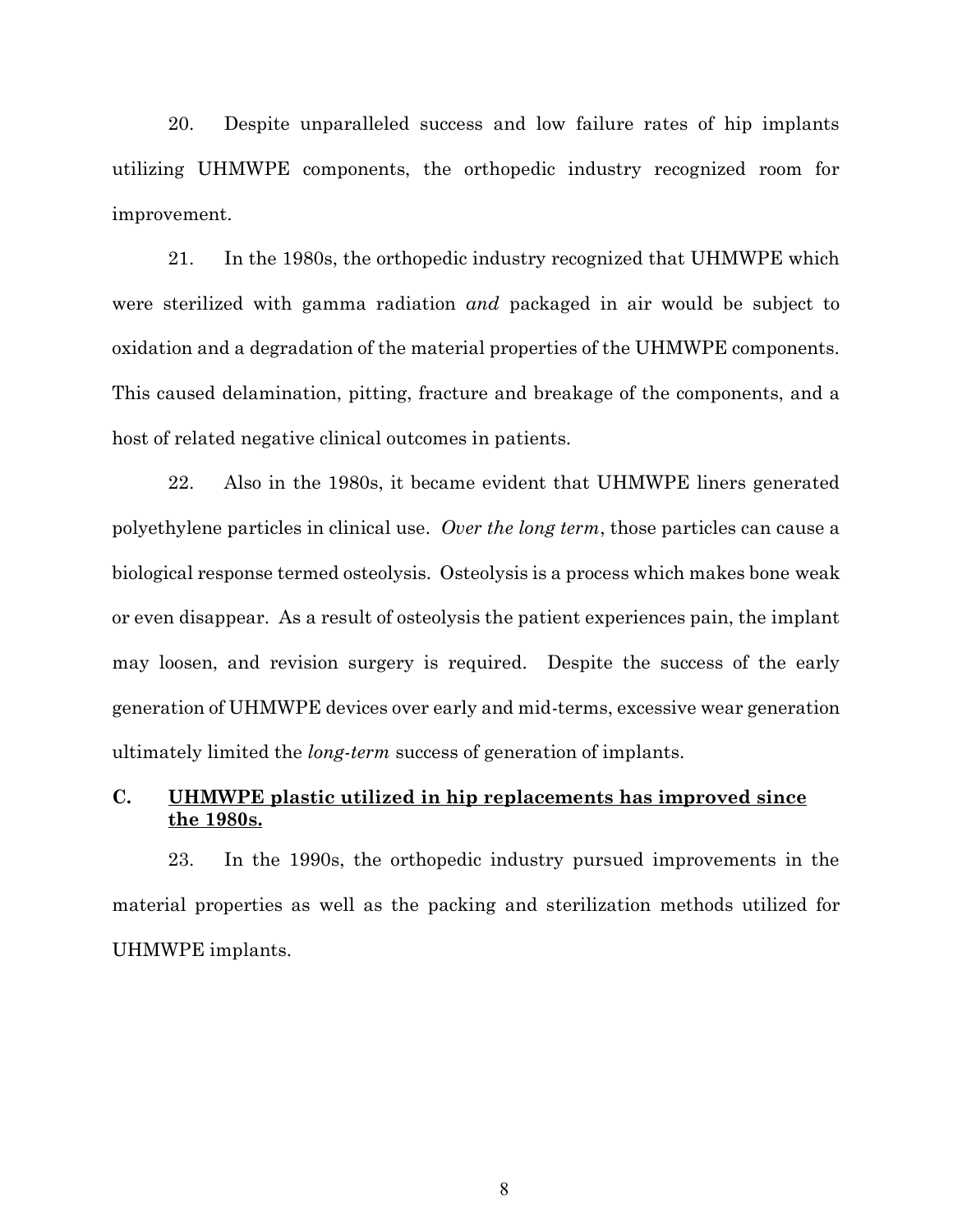24. By the late 1990s most manufacturers in the orthopedic industry had addressed the issue of oxidation with changes in the packaging and sterilization process, including but not limited to:

- a) Sterilization in vacuum sealed packaging;
- b) Sterilization using inert gas instead of oxygen; and
- c) Gas Plasma Sterilization.

25. As a result of advancements in the packaging and sterilization methods in the 1990s, the rate of problems associated with oxidation of UHMWPE had been greatly reduced.

26. There were also several attempts of improving the wear rates of UHMWPE which generally involved doses of irradiation and post irradiation treatments.

27. One of the ways in which the wear rate of polyethylene was improved by a process called "cross linking." In this process, the UHMWPE was exposed to certain levels of either gamma or electron beam irradiation.

28. Highly Cross Linked Ultra High Molecular Weight Polyethylene ("XLPE") is stronger, harder, and reduces the amount of plastic wear produced during articulation of components as compared with UHMWPE.

29. If using gamma radiation, crosslinking of UHMWPE requires that UHMWPE be exposed to gamma radiation in the range of 50-100kGy.

30. By the mid 2000s, it became clear that XLPE components had superior clinical performance to UHMWPE as well as the alternative attempts to improve UHMWPE. XLPE implants have less than half the revision rate of UHMWPE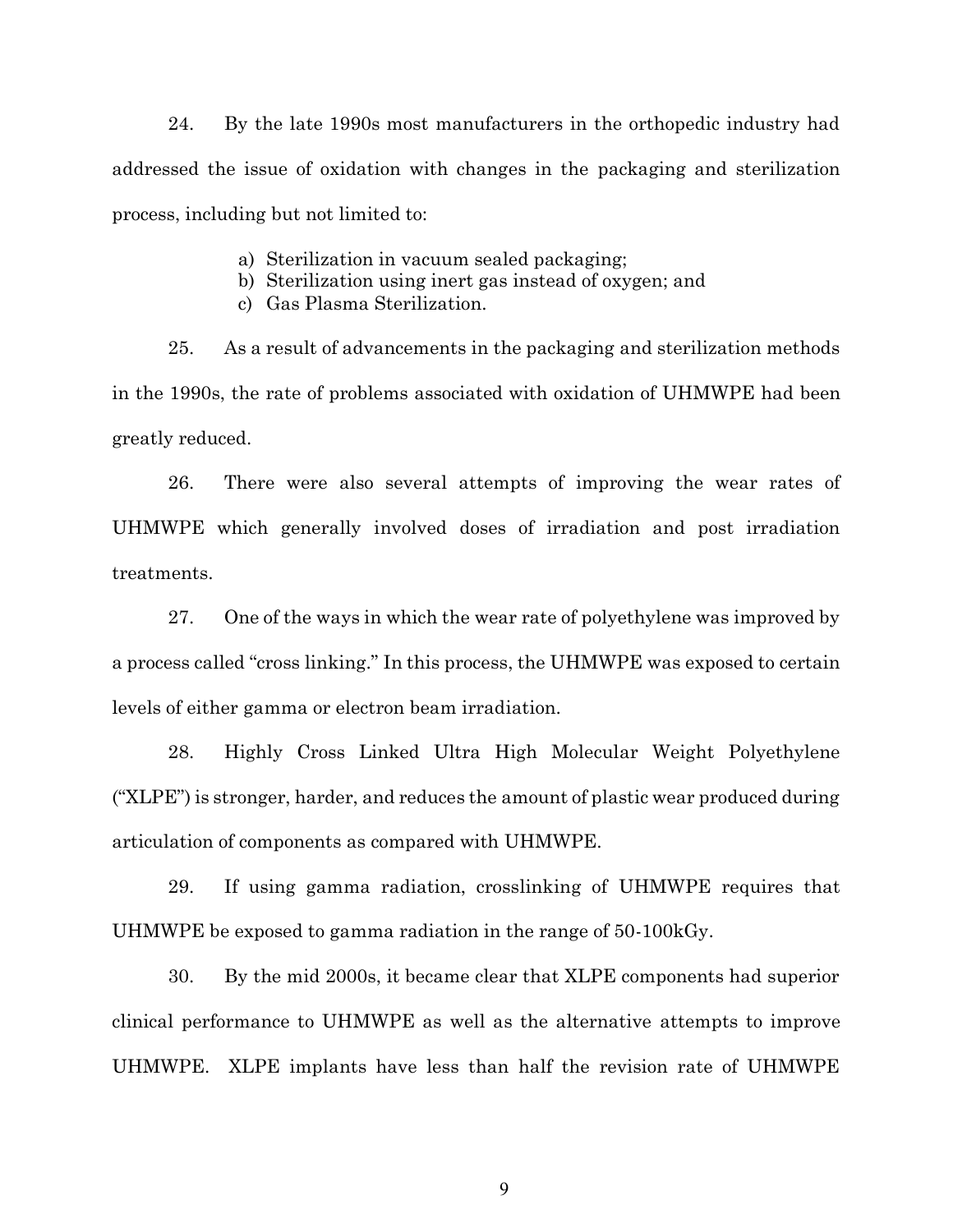implants. Accordingly, the industry standard shifted to utilization of XLPE for acetabular liners.

31. By 2004, UHMWPE and XLPE components were so successful that they were utilized in 90% of *all* hip replacements. <sup>4</sup>

32. Further, in the mid-2000s, an increasing number of orthopedic manufacturers utilized Vitamin E in their XLPE to further improve the long term wear properties of the implants.<sup>5</sup> The main purpose was to prevent oxidative degradation of the plastic and lower the osteolytic potential of these implants.

33. XLPE and Vitamin E infused XLPE implants, in use since the late 1990s and mid 2000s, have greatly improved the long-term durability, wear resistance, and clinical outcomes with the already successful UHMWPE implants originally introduced in the 1960s.

34. These advancements allow for polyethylene components in hip implants to last 20+ years in a patient.

## <span id="page-9-0"></span>**D. Defendants, like many implant manufacturers, sold UMHWPE implants in the 1990s and 2000s.**

35. Defendants have marketed a number of hip implants utilizing liners in the UHMWPE family of plastics.

<sup>4</sup> Kurtz SM. The UHMWPE Handbook: Ultra-High Molecular Weight Polyethylene in Total Joint Replacement. New York, NY: Academic Press; 2004.

<sup>5</sup> Gigante A, Bottegoni C, Ragone V, Banci L. Effectiveness of Vitamin-E-Doped Polyethylene in Joint Replacement: A Literature Review. *J Funct Biomater*. 2015;6(3):889-900. Published 2015 Sep 8. doi:10.3390/jfb6030889.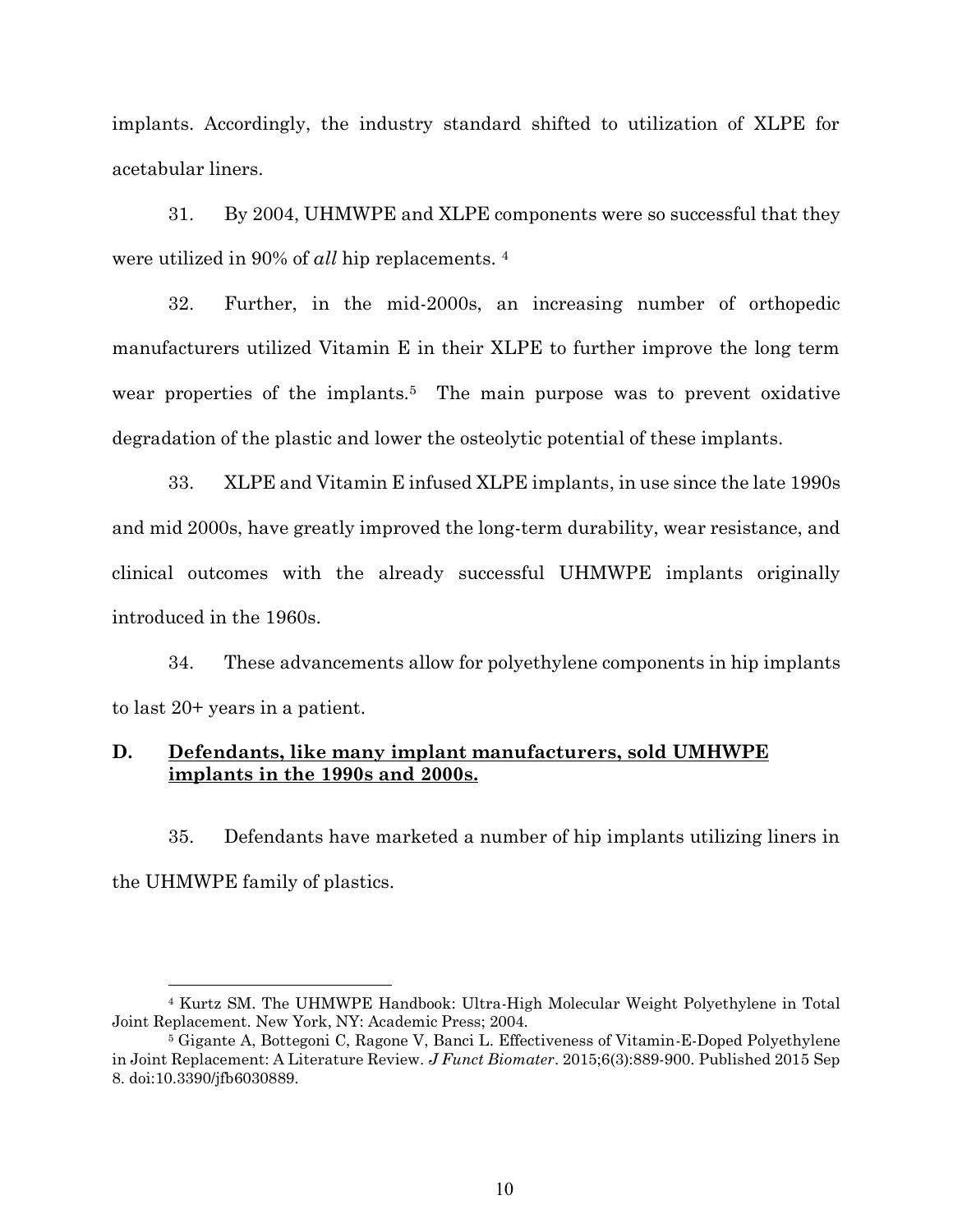36. In 1992 and 1999, respectively, Defendants began marketing the  $MCS<sup>6</sup>$ and AcuMatch A-Series<sup>7</sup> hip implants, each with a UHMWPE liner.

37. In 2004, Defendants sought clearance from the FDA to sell additional size options for both the MCS and A-Series hip systems. <sup>8</sup> Other than providing these new size options, the Defendants claimed that these new sizes were "substantially equivalent" to the previous sizes "in design, materials of construction, manufacturing, and other characteristics."

38. Each of these AcuMatch and MCS hip systems cleared for sale in 1992, 1999, and 2004 represents a traditional metal on plastic hip system utilizing UHMWPE as the material for the liner component.

## <span id="page-10-0"></span>**E. Defendants began to market "enhanced" UHMWPE in the mid-2000s with the promise of reduced wear and increased longevity.**

39. Beginning in 2005, Defendants began to market a new generation of "enhanced" UHMWPE products.

40. This generation of products included the GXL acetabular liners with "enhanced" UHMWPE for use in a variety of hip systems. For example, in 2005 Defendants marketed their AcuMatch A-Series "Connexion GXL Enhanced UHMWPE Acetabular Liner."<sup>9</sup> Further, in 2007, Defendants marketed their

<sup>6</sup> K921114 Summary of Safety and Effectiveness

<sup>7</sup> K993082 Summary of Safety and Effectiveness

<sup>8</sup> K040613 Summary of Safety and Effectiveness

<sup>&</sup>lt;sup>9</sup> K051556 Summary of Safety and Effectiveness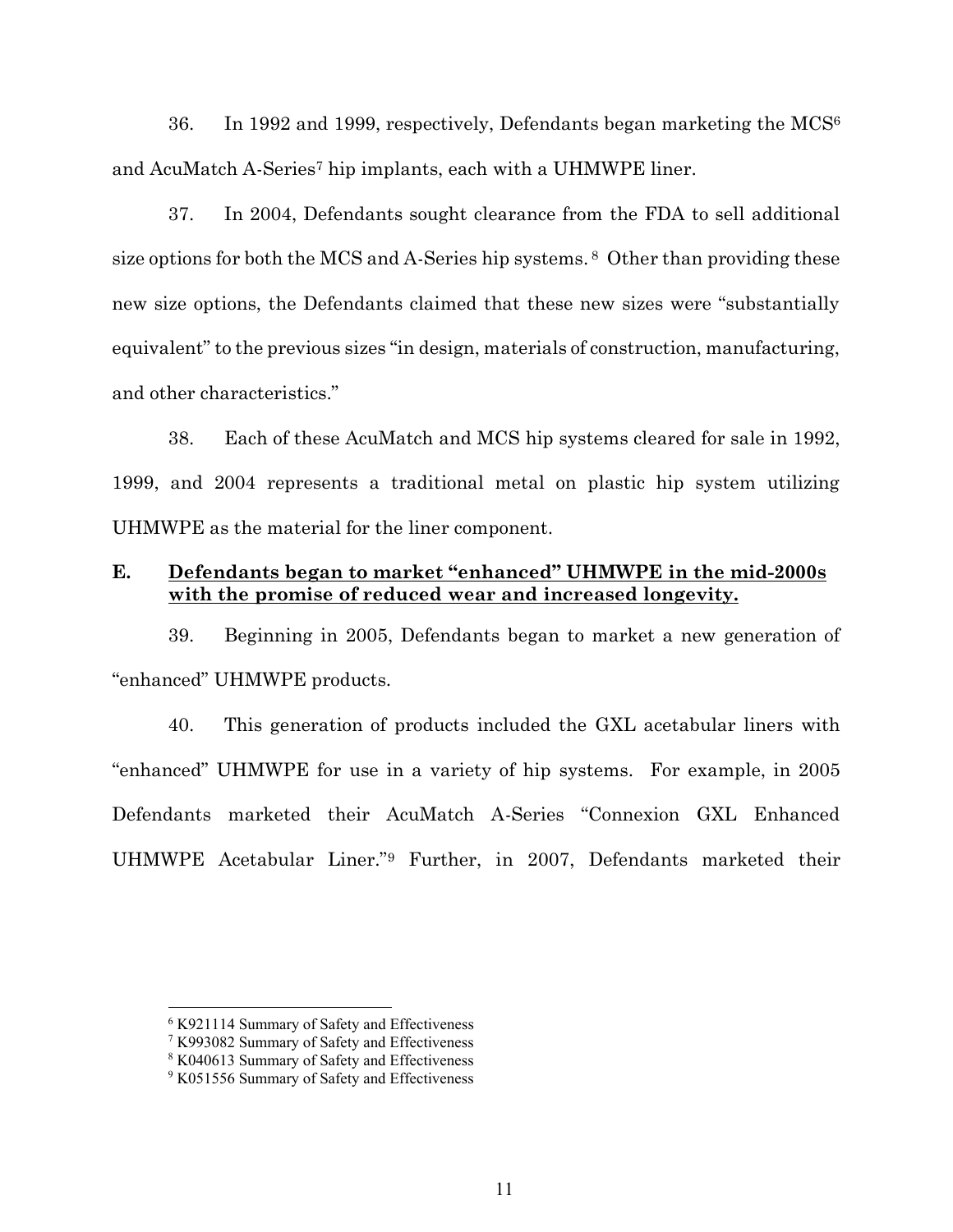Novation Crown Cup and Liners, which they claimed also utilized "enhanced" GXL liners. 10

41. To purportedly "enhance" the standard UHMWPE that Defendants had been using in their previous liners, Defendants exposed the GXL liners to two treatments of gamma radiation at 25kGy for each treatment.

42. Defendants claimed that these purportedly "enhanced" GXL liners were "developed to create a robust arthroplasty respecting the need for lower wear, sufficient fracture toughness, and oxidation behavior to provide a lifelong implant for patients." <sup>11</sup>

43. Defendants explicitly claimed that "Connexion GXL enhanced polyethylene acetabular liners provide a low wear rate." <sup>12</sup>

44. Defendants explicitly claimed that "Connexion GXL liners are a result of development programs that are advancing bearing surface technology *while focusing on increasing the longevity of total hip prostheses.*" (Emphasis added).<sup>13</sup>

45. Defendants explicitly claimed that the GXL "provides a 59% wear reduction" over what it deemed was their "clinically successful" standard polyethylene liners. 14 15

<sup>10</sup> K070479 Summary of Safety and Effectiveness

<sup>11</sup> Peterson, M. J., Yassaman, N., Assessing the Long-Term Clinical Performance of Connexion GXL Polyethylene Acetabular Liners in Total Hip Arthroplasty. 2017 Exactech Brochure.

<sup>12</sup>[http://www.exac.com/products/hip/acetabular-systems/connexion-gxl,](http://www.exac.com/products/hip/acetabular-systems/connexion-gxl) as of May 11, 2008, as available on the Internet Archive.

<sup>13</sup> Id.

<sup>14</sup> [http://www.exac.com/products/hip/emerging-technologies/connexion-gxl-polyethylene,](http://www.exac.com/products/hip/emerging-technologies/connexion-gxl-polyethylene) as of May 25, 2008, as available on The Internet Archive.

<sup>15</sup> Peterson, M. J., Yassaman, N., Assessing the Long-Term Clinical Performance of Connexion GXL Polyethylene Acetabular Liners in Total Hip Arthroplasty. 2017 Exactech Brochure.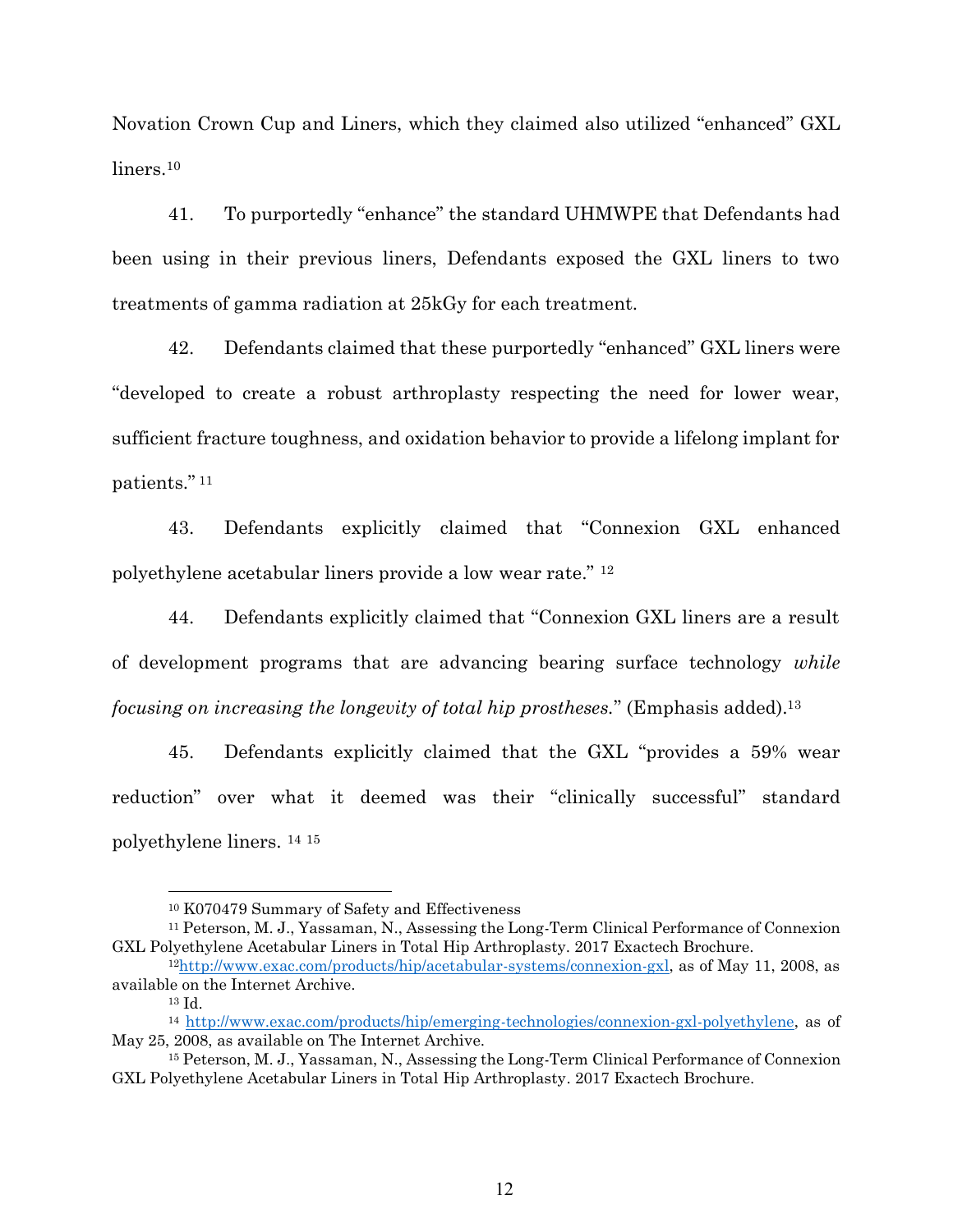46. These claims were intended to convince the public, including Plaintiffs and Plaintiffs' doctors, that the GXL was not only a safe and effective product for hip replacement, but that it was advantageous to products already on the market.

## <span id="page-12-0"></span>**F. Defendants rushed the GXL to market without any testing for safety or efficacy.**

47. Defendants rushed their "enhanced" UHMWPE products, including the GXL, to market without any testing for safety or efficacy.

48. The rush to market was done in pursuit of market share and profits.

49. Defendants received clearance to sell the GXL after an FDA review process that took less than 30 days.

50. Defendants did not perform any clinical testing for safety or efficacy whatsoever on the GXL prior to marketing.

51. Upon information and belief, Defendants did not conduct any laboratory wear testing on the GXL which replicated clinical use conditions.

52. Defendants relied almost entirely on data for other "predicate" products previously on the market to justify the marketing and sale of the GXL prior to launch. These include Defendants' prior standard UHMWPE liners. <sup>16</sup>

53. Defendants did not have any clinical or clinically-relevant laboratory data supporting their claims that the GXL either produced less wear or had better longevity than standard UHMWPE.

<sup>16</sup> K051556 Summary of Safety and Effectiveness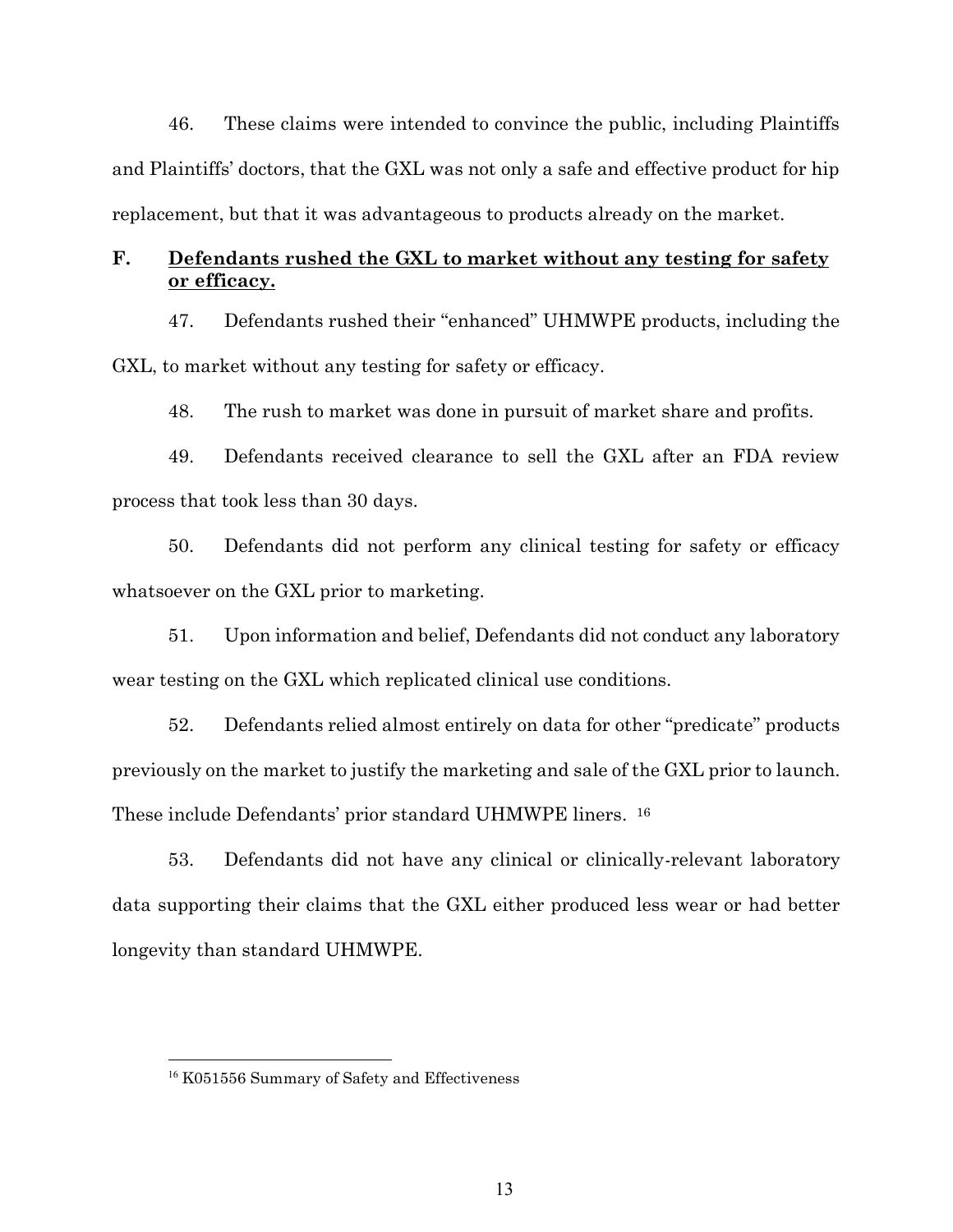54. Defendants failed to adequately test the in-vivo performance of their "enhanced" UHMWPE products, including the GXL.

55. Defendants failed to adequately test for the clinical effects of the wear generated by their "enhanced" UHMWPE products, including the GXL.

## <span id="page-13-0"></span>**G. The GXL is defective because it leads to increased wear and early failure.**

56. Defendants' claims that the "enhancements" to the UHMWPE in the GXL improve wear resistance and longevity are false.

57. In fact the GXL is defective because the exact opposite is true for the "enhanced" UHMWPE Defendants utilized in the GXL.

58. In clinical use, the GXL exhibits a higher than expected rate of production of plastic wear.

59. In clinical use, the GXL exhibits a higher than expected rate of failure necessitating early revision surgery.

60. The GXL is defective because it leads to excessive wear and early implant failure.

61. The GXL is defective because the gamma radiation process applied to the GXL increases, rather than decreases, the wear produced by the GXL.

62. The GXL is defective because the sterilization process applied to the components increases the risk of fracture and excessive wear with the GXL.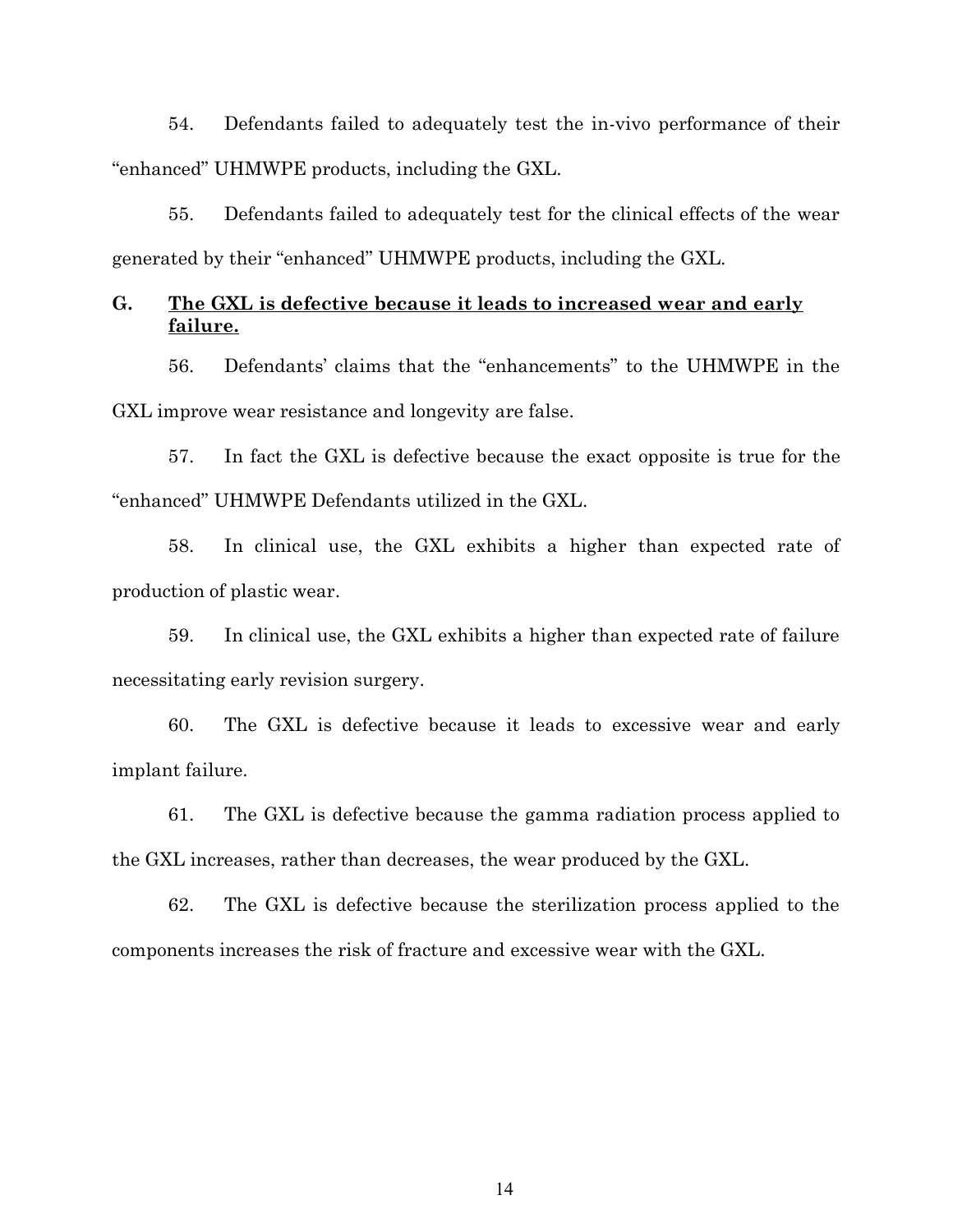63. The GXL is defective because the GXL is unreasonably likely to undergo oxidation after manufacture and prior to implant. This weakens the implant, greatly increases wear, and leads to early failure.

64. The GXL is defective because it is unreasonably likely to edge load, leading to increased wear and early failure.

65. The excessive wear associated with the GXL leads to adverse clinical effects in patients, including osteolysis, fracture, loosening, and early revisions.

66. The negative clinical outcomes are progressive and correlate with exposure to increased wear. The longer and larger the exposure to wear, the worse the clinical outcome.

67. Early intervention to revise failing implants is critical in order to avoid or minimize injury.

## <span id="page-14-0"></span>**H. Defendants utilized similar "enhanced" UHMWPE in other orthopedic devices which they recalled due to excessive wear and high revision rates.**

68. Defendants utilized nearly identical materials and processes for their "enhanced" UHMWPE components utilized in other orthopedic products, including various knee and ankle implants, such as the OPTETRAK, TRULIANT, and VANTAGE.

69. Defendants have recalled these products due to excessive wear and increased revision rates with these products.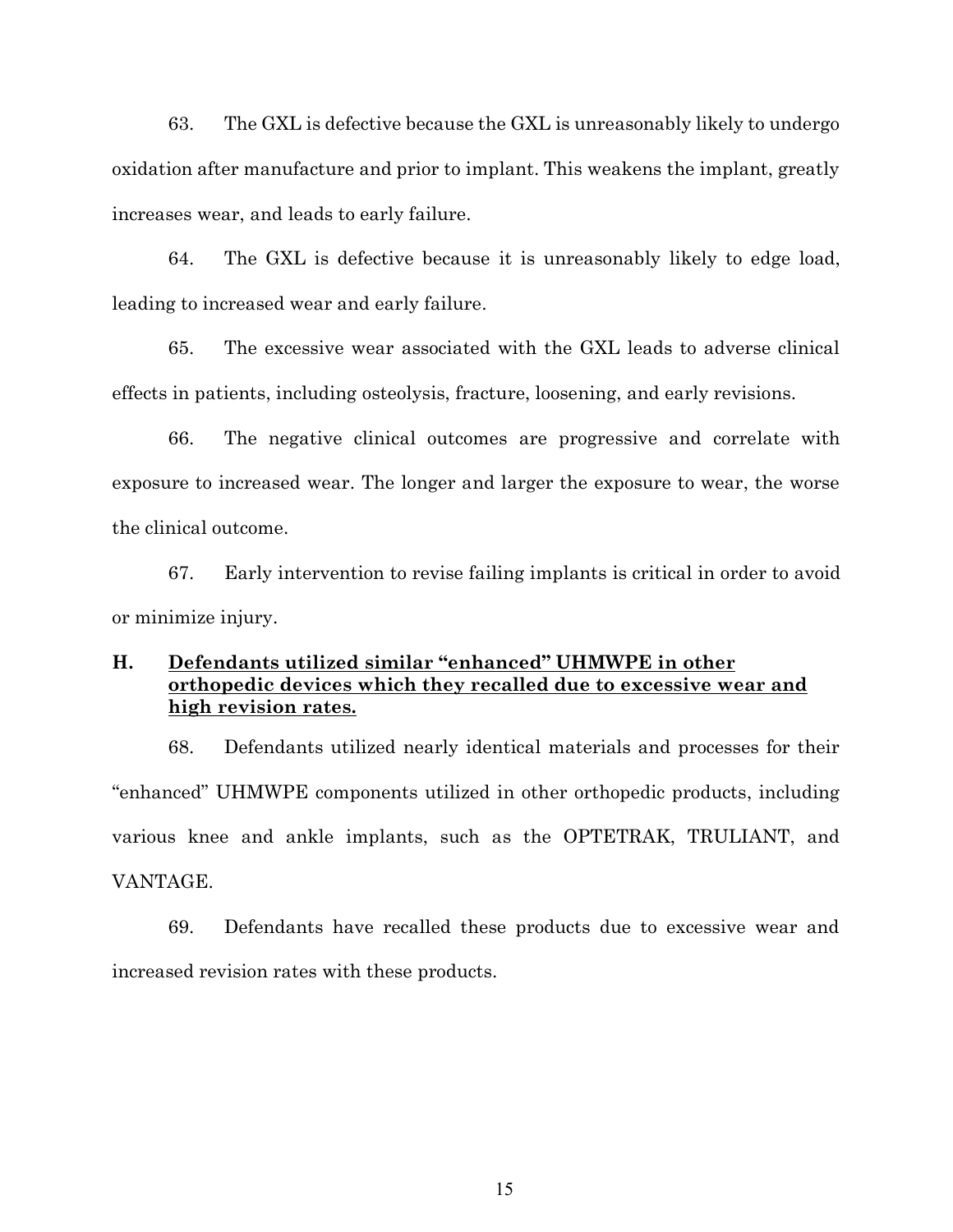70. Upon information and belief, Defendants' entire line of "enhanced" UHMWPE products are defective and unreasonably dangerous for the same or substantially similar reasons.

## <span id="page-15-0"></span>**I. Defendants knew of problems, but failed to inform plaintiff and the public.**

71. Quickly after introduction of their "enhanced" UHMWPE products, including the GXL, to the market, Defendants began receiving reports of adverse clinical outcomes due to wear and early revisions.

72. Defendants' competitors' XLPE products, and even Defendants' previous UHMWPE products, performed significantly better clinically than Defendants' "enhanced" UHMWPE products, including the GXL.

73. Surgeons and patients from the United States and around the world notified defendants of adverse clinical outcomes with Defendants "enhanced" UHMWPE products, including the GXL.

74. Defendants failed to properly track and analyze these reports.

75. When surgeons reported concerns due to failures due to wear, Defendants responded to surgeons by claiming that their "enhanced" UHMWPE products, including specifically the GXL, was performing well and that there was no cause for concern, despite Defendants' knowledge to the contrary.

76. The Safe Medical Devices Act of 1990 requires manufacturers to report to the Food and Drug Administration deaths, serious illnesses and injuries associated with medical devices. Revision surgeries are considered a mandatory reportable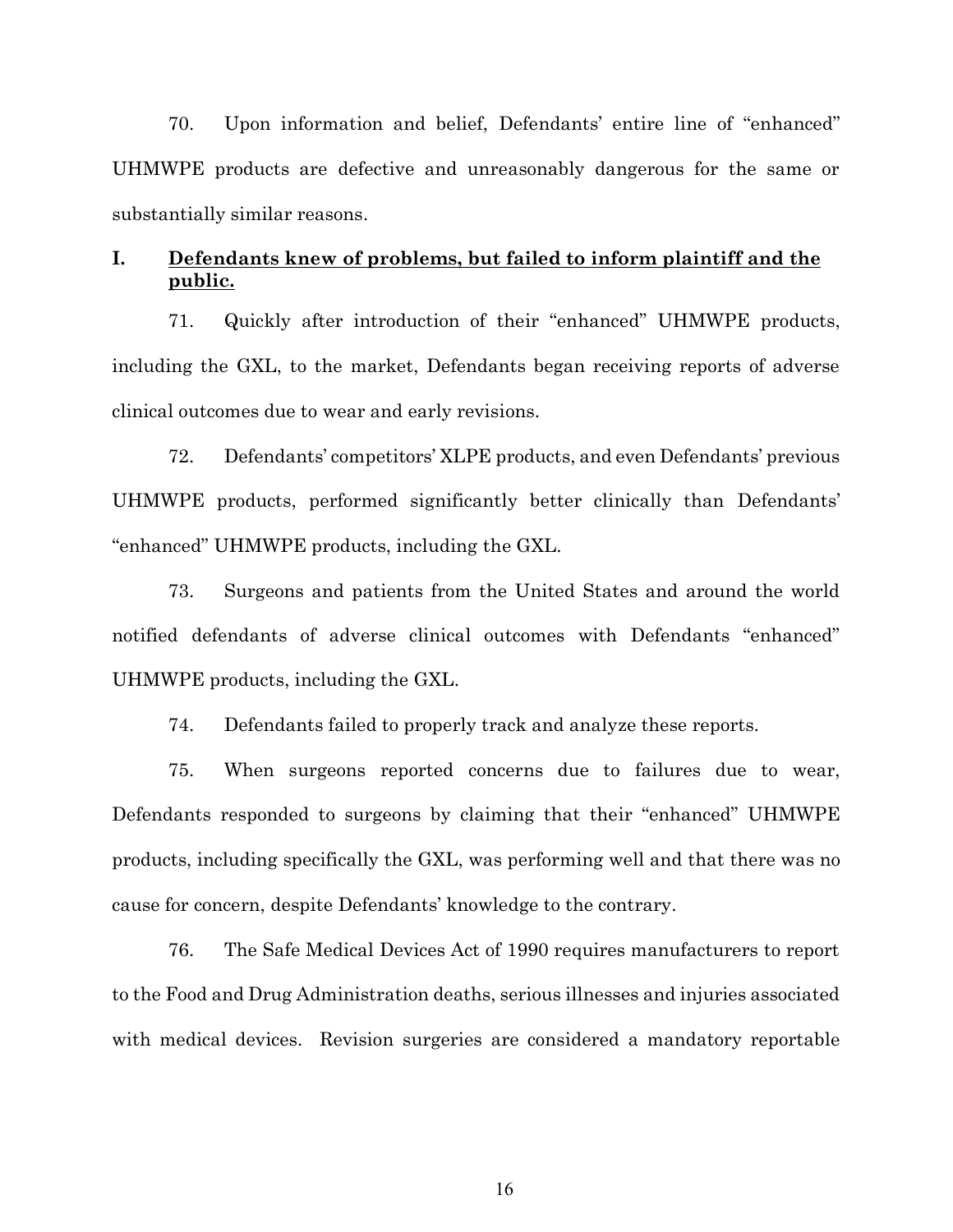concern to The Center for Devices and Radiological Health of the U.S. Food and Drug Administration ("F.D.A.") responsible for issuing Safety Alerts, Public Health Advisories and Notices relative to medical devices.

77. Defendants failed to report deaths, serious illnesses, injuries and revision surgeries involving the GXL to the F.D.A.

78. As the number of failed GXL implants increased, case studies appeared in medical journals reporting the failures due to excess polyethylene wear.

79. Defendants took affirmative efforts to conceal the risk to the public from the excessive wear and early failure of the GXL.

80. Defendants knew, or should have known, of increased wear and early revisions with their "enhanced" UHMWPE and the GXL in enough time to have notified Plaintiff, or Plaintiff's surgeon, and the F.D.A. prior to Plaintiff's implant surgery.

81. Defendants knew, or should have known, of increased wear and early revisions with the GXL in enough time to have notified Plaintiff, or Plaintiff's surgeon, after Plaintiff's implant surgery but before Plaintiff's revision surgery, such that the extent of Plaintiff's injuries due to the wear and erosion of the implant could have been minimized or possibly avoided.

### <span id="page-16-0"></span>**J. Defendants waited to inform the public of any issues with the GXL until they released an XLPE liner as replacement.**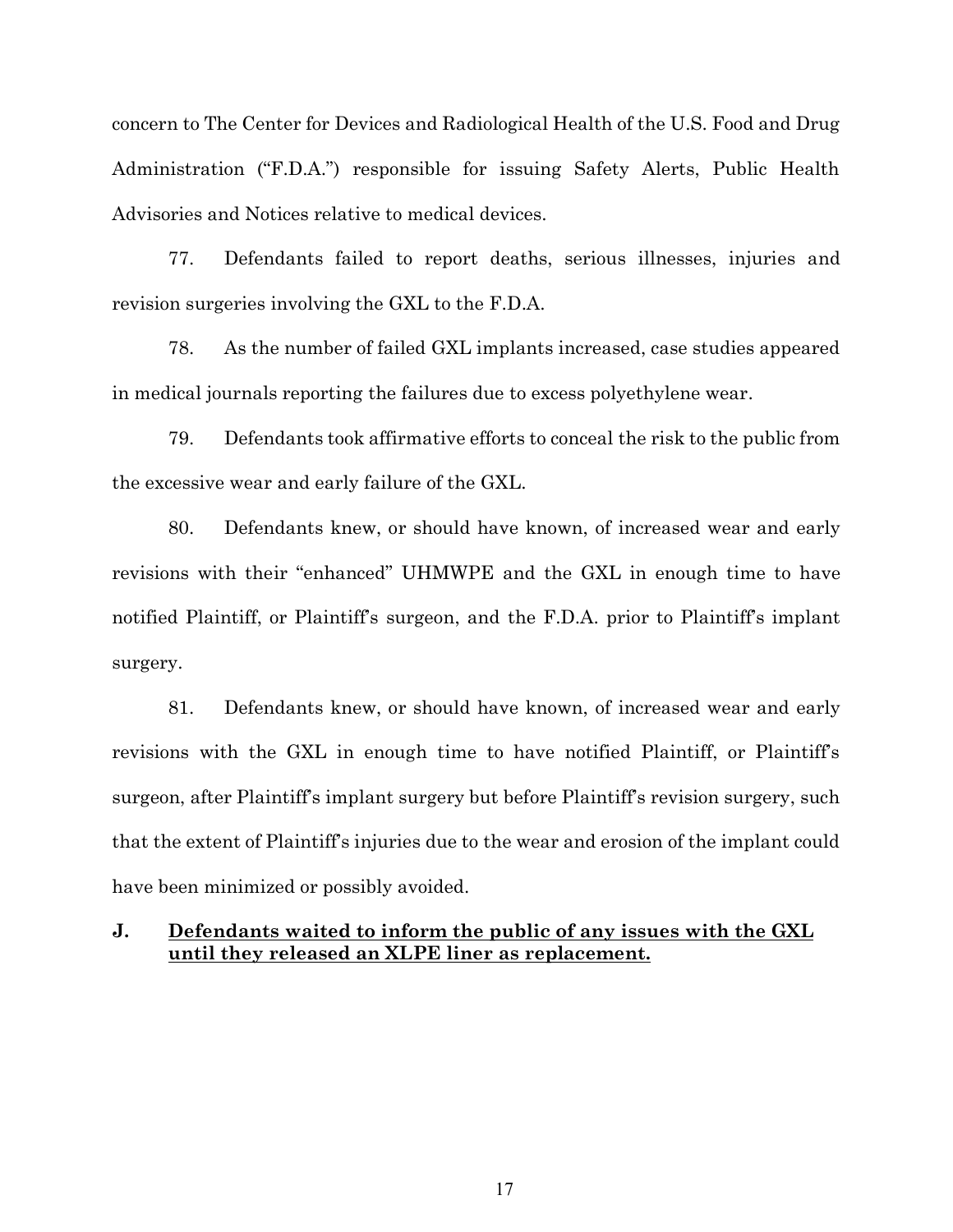82. Despite all of the information Defendants received regarding the failures of their "enhanced" UHMWPE products, including their GXL liners, Defendants have failed to recall the GXL.

83. In 2019, Defendants for the first time began selling their "XLE" liners. This was their first XLPE liner. It is also Vitamin E infused.

84. Defendants' competitors have had XLPE liners available since the late 1990s.

85. Defendants' competitors have had Vitamin E infused XLPE liners available since the mid 2000s.

86. Defendants claim that their XLE is gamma radiated with 100kGy, the maximum acceptable gamma radiation for cross-linking.

87. Defendants claim that the XLE has lower wear propensities than the GXL.

88. Defendants claim that they transitioned GXL liners out of the US market once the XLE was introduced in 2019.

89. Defendants waited until the GXL was transitioned out of the market and its XLE replacement was transitioned in to first inform the public regarding Defendants' observations of premature wear with the GXL.

90. On June 24, 2021, Defendants admitted that they had become aware of "certain conditions that may put certain patients at a higher risk of premature wear of the GXL."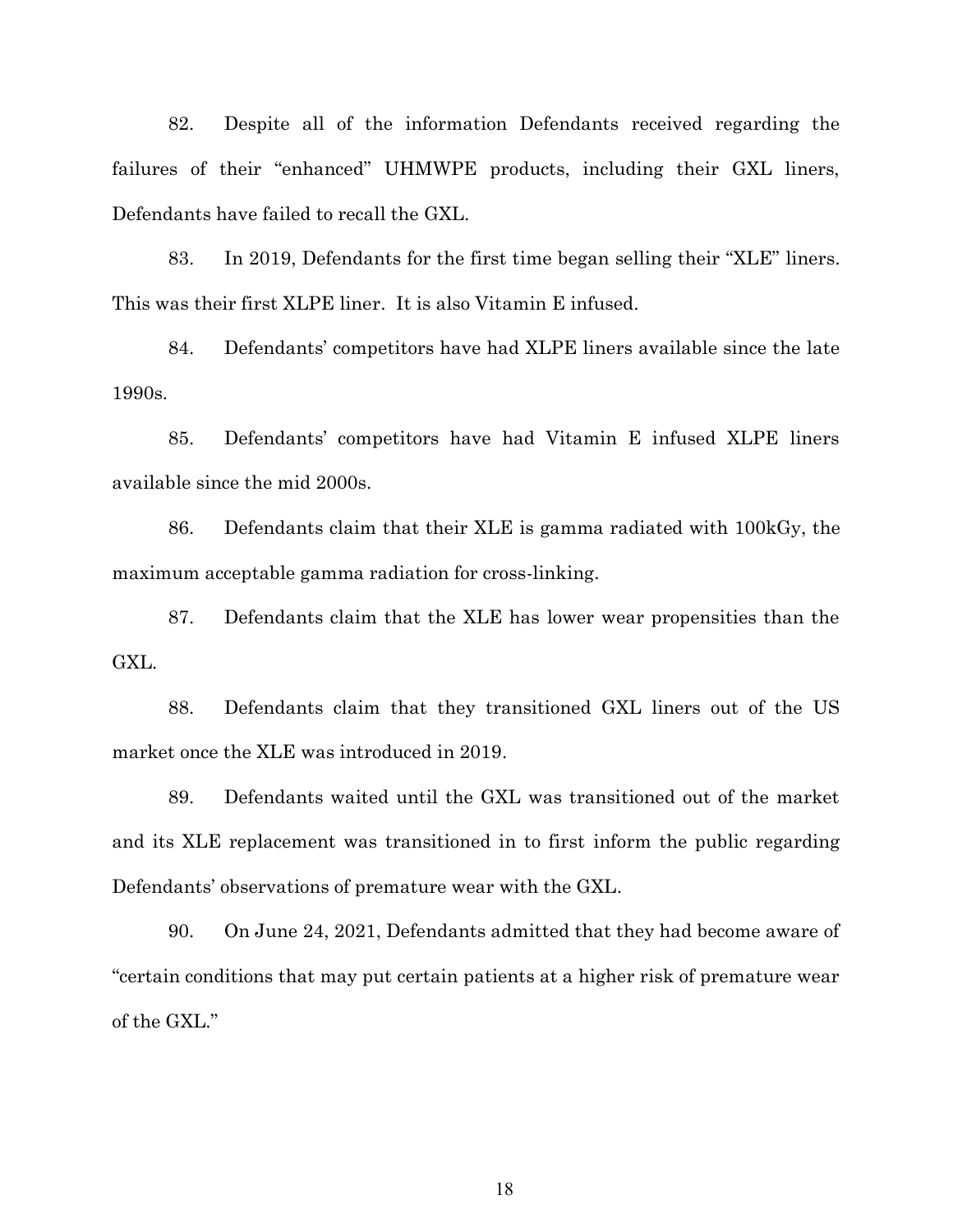91. Defendants recommended that surgeons consider revising failing GXL liners and replacing them with XLE liners, which are fully compatible replacements.

92. Defendants' delay in informing the public of problems with their GXL until a marketable alternative was available displays a conscious disregard for the safety of the public in favor of profit.

#### <span id="page-18-0"></span>**K. Plaintiff Carolyn McGraw.**

93. Plaintiff, Carolyn McGraw, was implanted with the GXL in 2015, in Carmel, Indiana at Franciscan Health under the care of Jeffery Pierson, MD.

94. Plaintiff reasonably relied on Plaintiff's surgeon to proceed with THA surgery and have the GXL product implanted.

95. Defendants arranged for the selection and delivery of Plaintiff's specific implant components to the operating room on the day of Plaintiff's surgery.

96. At the time of implant, each of the components implanted into Plaintiff were in substantially the same condition as when they left Defendants' control.

97. Plaintiff used the hip implant system, including the GXL in a normal and reasonably foreseeable manner.

98. Over the ensuing years, Plaintiff began to suffer from symptoms associated with excessive wear of the GXL, including pain and lack of mobility.

99. On or about December 6, 2021, Plaintiff underwent revision surgery by Anthony Feher, MD to replace the failed GXL liner in Carmel, Indiana at Franciscan Health. The revision surgery was necessary due to a failure of Plaintiff's GXL liner.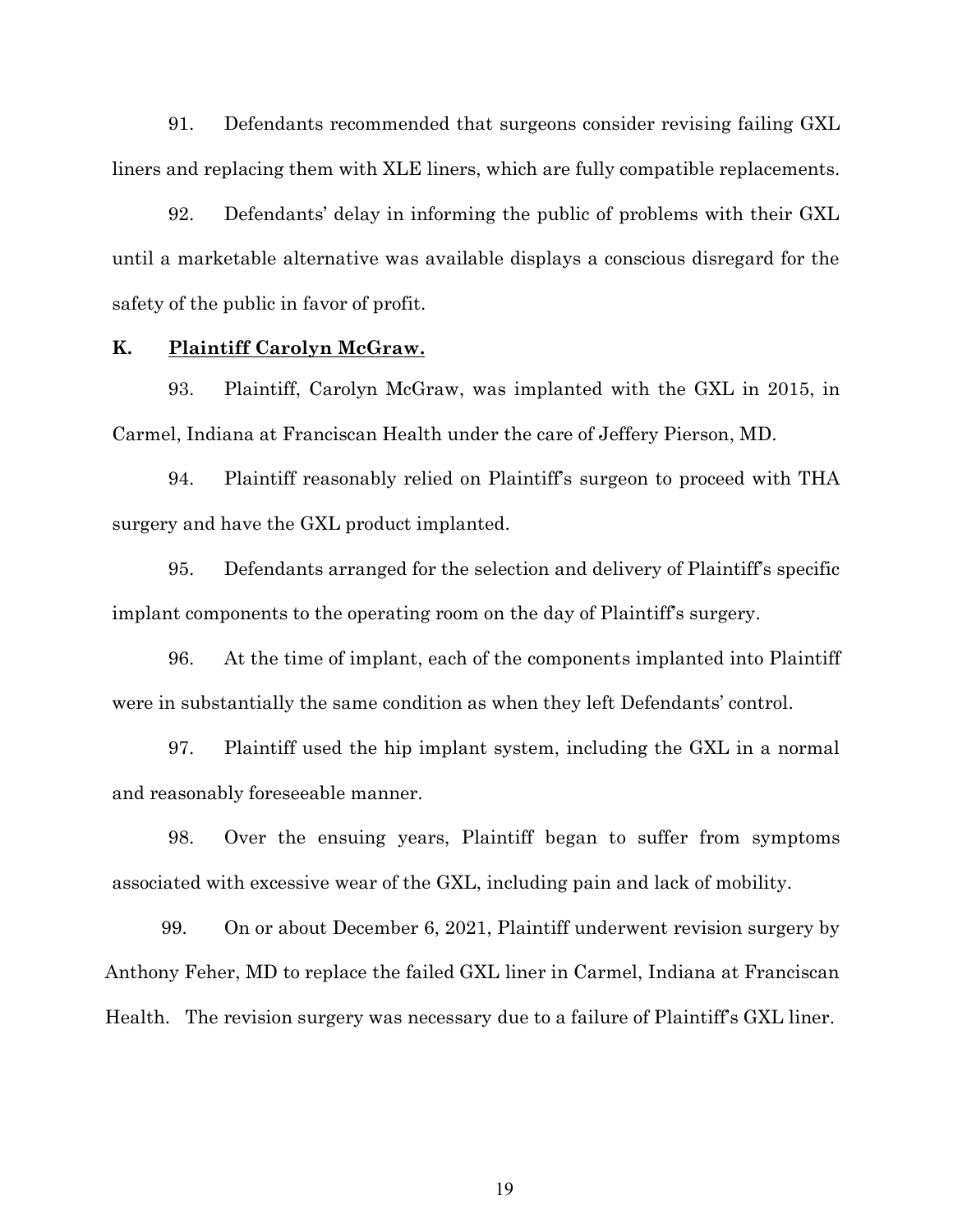100. With the exception of the failure of the GXL, Plaintiff would not have needed revision surgery.

101. Plaintiff's ability to bring this suit was delayed due to Defendants' affirmative actions to conceal the defects with the GXL.

#### <span id="page-19-0"></span>**L. Plaintiff Delores Shultz.**

102. Plaintiff, Delores Shultz, was implanted with the GXL on or about July 6, 2015, in Carmel, Indiana at Franciscan Health under the care of Jeffery Pierson, MD.

103. Plaintiff reasonably relied on Plaintiff's surgeon to proceed with THA surgery and have the GXL product implanted.

104. Defendants arranged for the selection and delivery of Plaintiff's specific implant components to the operating room on the day of Plaintiff's surgery.

105. At the time of implant, each of the components implanted into Plaintiff were in substantially the same condition as when they left Defendants' control.

106. Plaintiff used the hip implant system, including the GXL in a normal and reasonably foreseeable manner.

107. Over the ensuing years, Plaintiff began to suffer from symptoms associated with excessive wear of the GXL, including pain and lack of mobility.

108. On or about December 27, 2021, Plaintiff underwent revision surgery by Anthony Feher, MD, to replace the failed GXL liner in Carmel, Indiana at Franciscan Health. The revision surgery was necessary due to a failure of Plaintiff's GXL liner.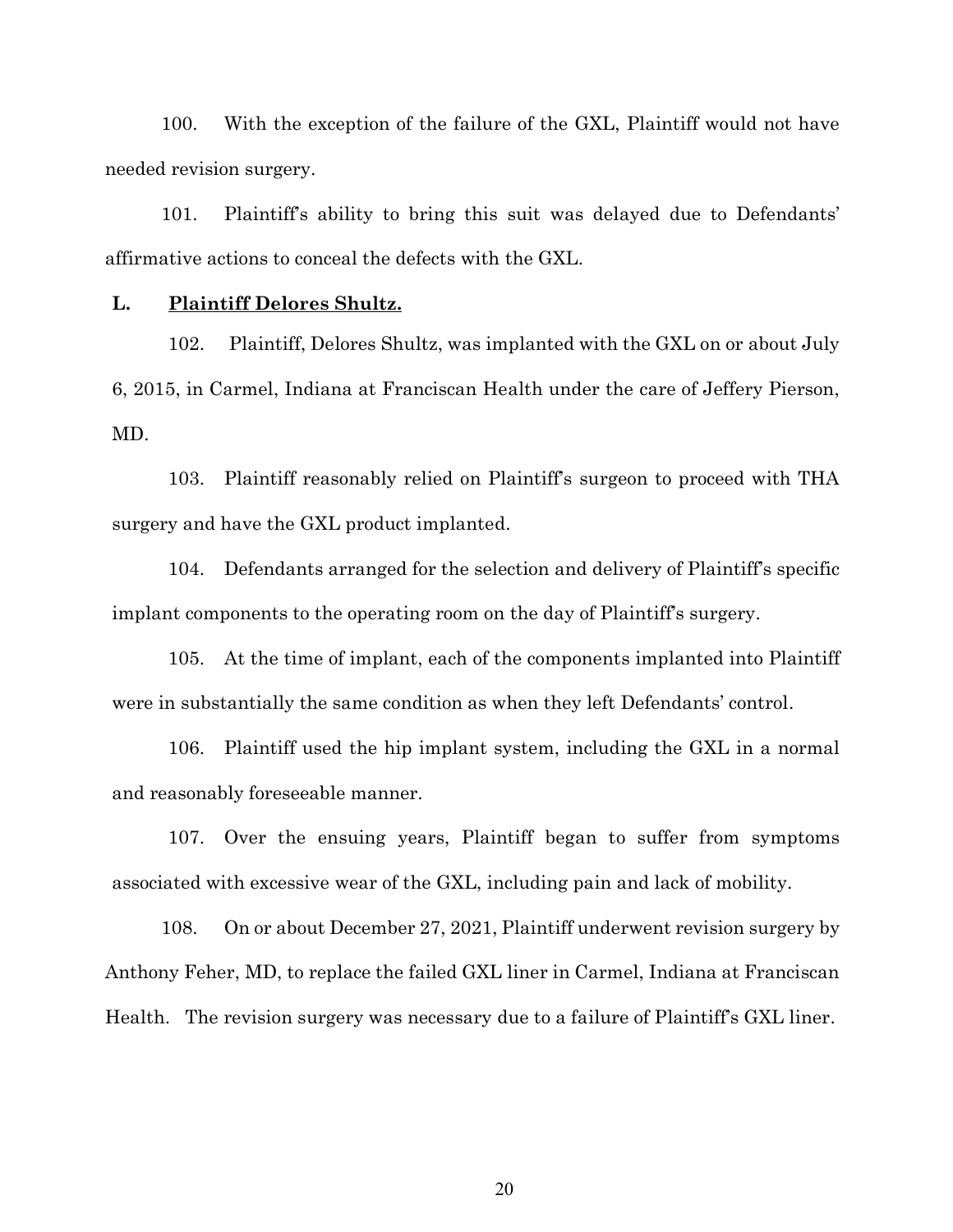109. With the exception of the failure of the GXL, Plaintiff would not have needed revision surgery.

110. Plaintiff's ability to bring this suit was delayed due to Defendants' affirmative actions to conceal the defects with the GXL.

#### <span id="page-20-0"></span>**M. Plaintiff Mary Higgenbotham.**

111. Plaintiff, Mary Higgenbotham, was implanted with the GXL on or about February 15, 2012, in Carmel, Indiana at Franciscan Health under the care of Jeffery Pierson, MD.

112. Plaintiff reasonably relied on Plaintiff's surgeon to proceed with THA surgery and have the GXL product implanted.

113. Defendants arranged for the selection and delivery of Plaintiff's specific implant components to the operating room on the day of Plaintiff's surgery.

114. At the time of implant, each of the components implanted into Plaintiff were in substantially the same condition as when they left Defendants' control.

115. Plaintiff used the hip implant system, including the GXL in a normal and reasonably foreseeable manner.

116. Over the ensuing years, Plaintiff began to suffer from symptoms associated with excessive wear of the GXL, including pain and lack of mobility.

117. Plaintiff is currently scheduled to undergo revision surgery in March 2022 by Anthony Feher, MD, to replace the failed GXL liner in Carmel, Indiana at Franciscan Health. The revision surgery is necessary due to a failure of Plaintiff's GXL liner.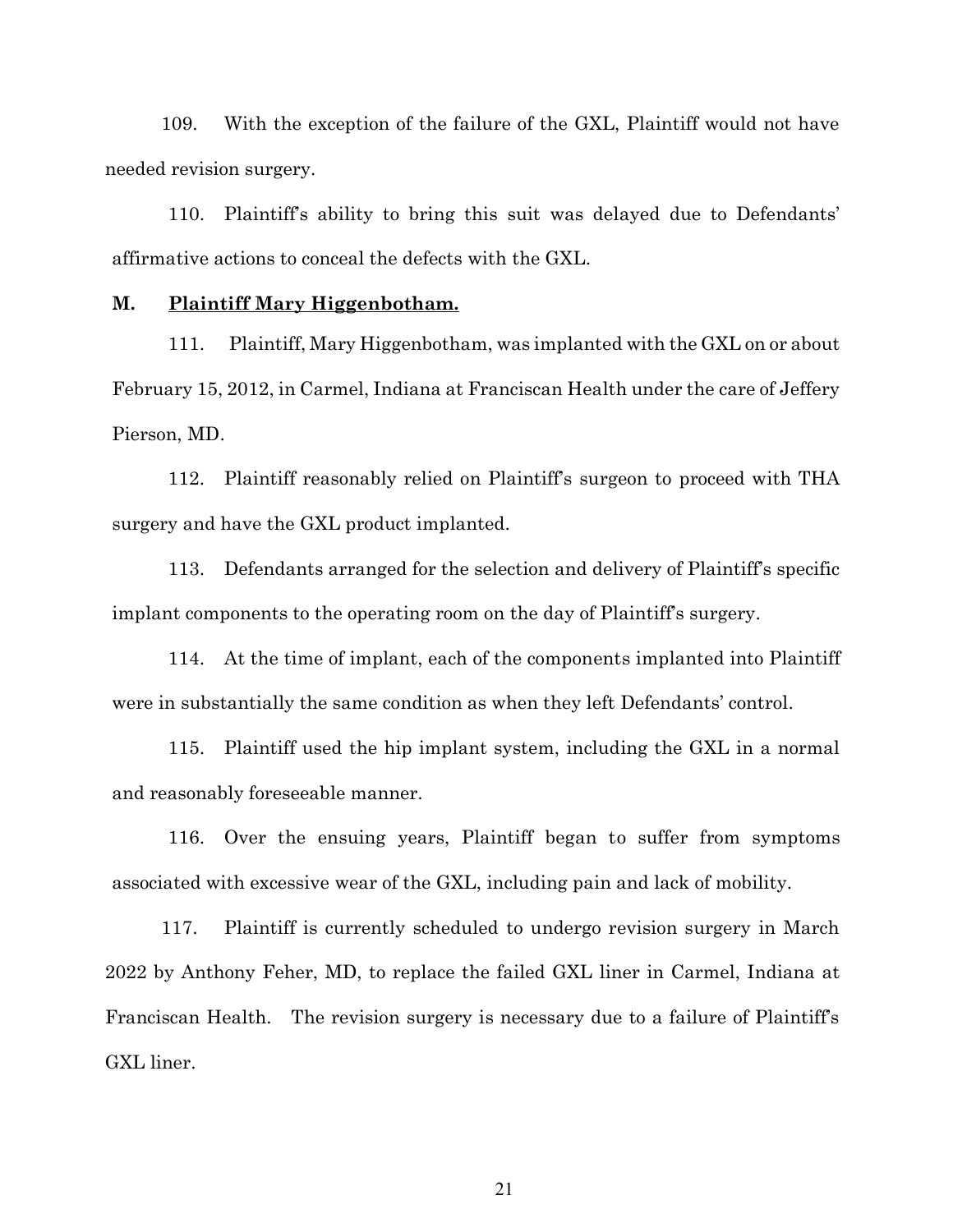118. With the exception of the failure of the GXL, Plaintiff would not have needed revision surgery.

119. Plaintiff's ability to bring this suit was delayed due to Defendants' affirmative actions to conceal the defects with the GXL.

#### <span id="page-21-0"></span>**N. Plaintiffs' injuries.**

120. As a direct and proximate result of the defective GXL, Plaintiffs were required to undergo surgical removal of the defective device, now have a hip replacement with decreased longevity, and suffered injuries, including but not limited to significant pain, tissue destruction, bone destruction, and loss of mobility.

121. Plaintiffs expect to continue suffering such injuries in the future because of the injuries received from the GXL.

122. As a direct and proximate result of the defective GXL, Plaintiffs incurred medical expenses and expects to incur additional medical expenses in the future.

123. As a direct and proximate result of the defective GXL, Plaintiffs incurred lost earning potential, income, and earnings.

124. As a direct and proximate result of the defective GXL, Plaintiffs experienced pain, suffering, emotional trauma and distress and are likely to experience pain, suffering emotional trauma and distress in the future.

125. As a direct and proximate result of Defendants' defective design, manufacturing, marketing, distribution, sale, servicing, and warnings of the defective GXL implant, Plaintiffs have suffered and continue to suffer injuries and damages, including, but not limited to: past, present and future physical and mental pain and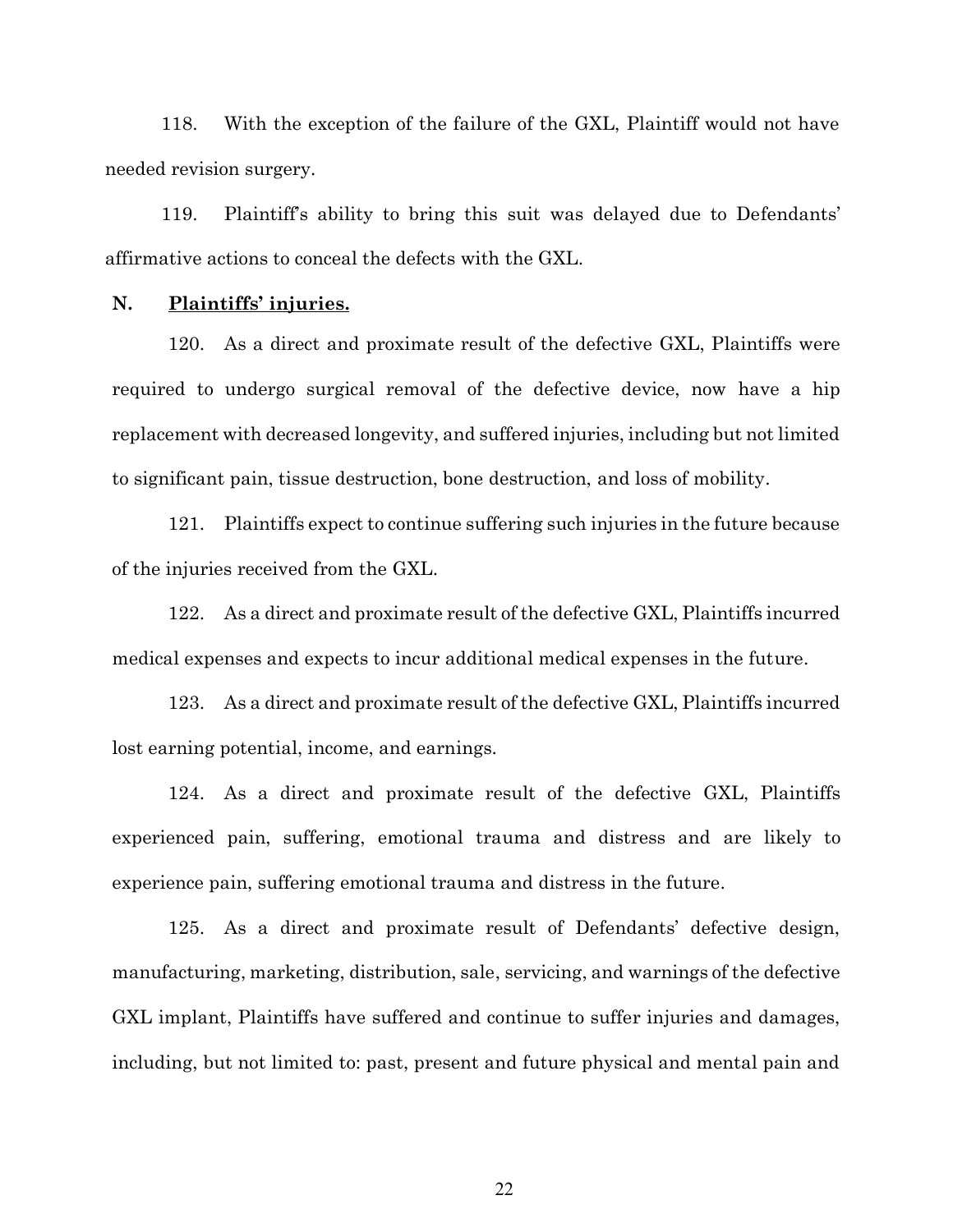<span id="page-22-0"></span>suffering; physical disability; past, present, and future medical, hospital, rehabilitative, and pharmaceutical expenses; and other related damages.

#### **III. CAUSES OF ACTION**

#### **Count One –– Strict Liability Failure To Warn –– All Defendants**

126. Plaintiffs re-allege and incorporates by reference all paragraphs in Sections I-II above as if fully stated herein.

127. At all times relevant to this action, while Defendants engaged in the business of designing, manufacturing, selling, marketing, promoting, and placing into the stream of commerce the GXL, the product contained defects that made it unreasonably dangerous beyond the expectations of the ordinary consumer, such as Plaintiffs, and were unfit for their intended use.

128. The GXL reached Plaintiffs without substantial change in the condition in which it was designed, developed, promoted, manufactured, and sold.

129. At the time and on the occasions in question, the GXL was being properly used for the purpose for which it was intended, and such device was in fact defective, unsafe and unreasonably dangerous.

130. The foreseeable risk of harm from the defects in the GXL could have been reduced or avoided by providing adequate instructions or warnings.

131. At all times relevant to the action, the dangerous propensities of the GXL were known to Defendants or were reasonably and scientifically knowable to them, through appropriate research and testing by known methods, at the time they distributed, supplied, or sold their respective product, and not known to ordinary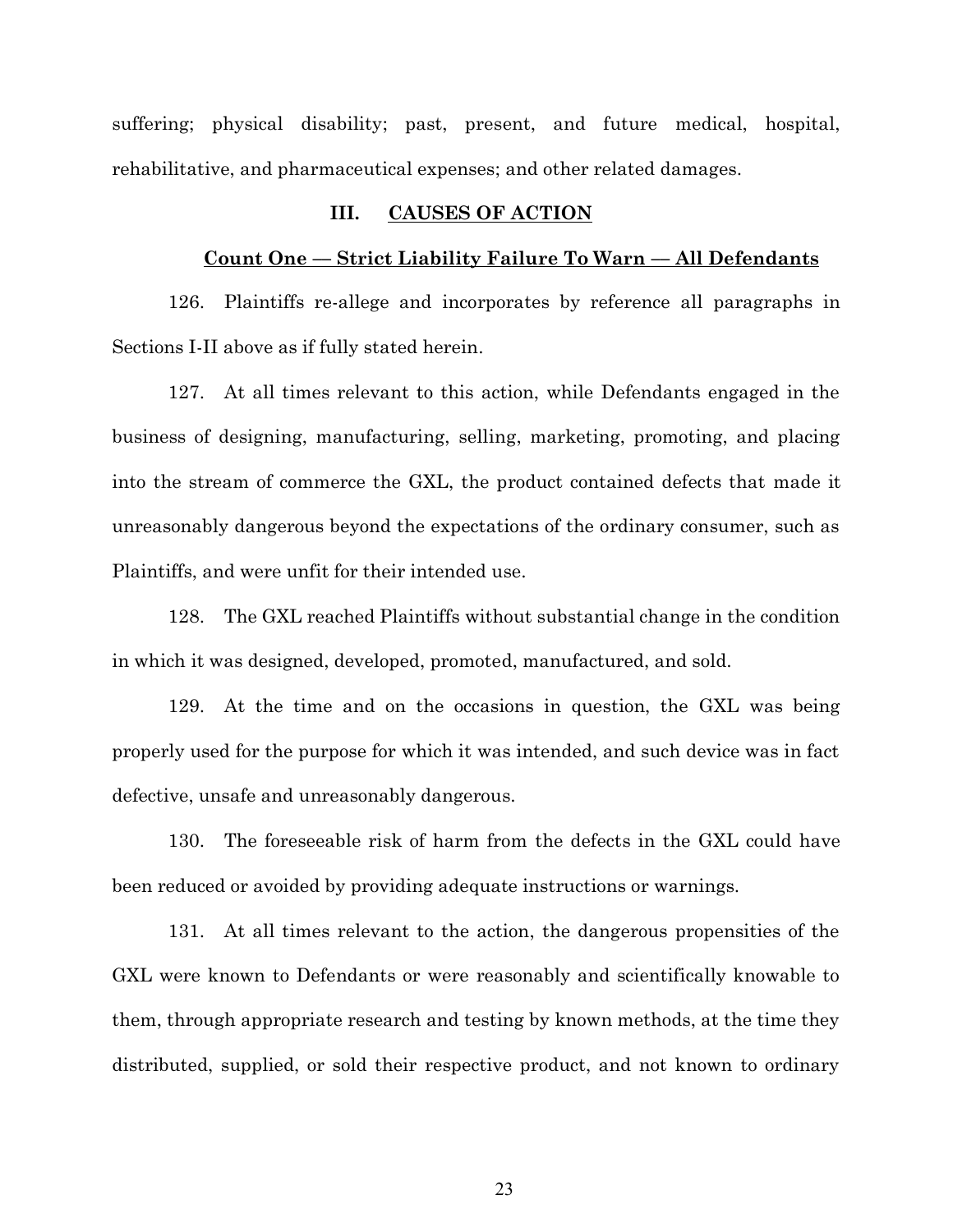consumers.

132. The GXL was defective and unreasonably dangerous in that the labeling was insufficient to warn users of the hazardous conditions posed by said items, including but not limited to its increased propensity to cause osteolysis and other injuries associated with excessive wear of the GXL.

133. The GXL was defective due to inadequate, or the absence of, warnings or instructions, including warning stickers, placards, or proper documentation to alert users regarding the hazards posed by the GXL.

134. Defendants had a duty to warn, including a continuing post-sale duty to warn, regarding the unreasonable risk of harm associated with the GXL, particularly due to the progressive nature of the risk of injury from wear of the GXL.

135. Defendants failed to exercise reasonable care to inform Plaintiffs, Plaintiffs' doctors, and the medical community about dangers regarding the GXL.

136. As a direct and proximate result of the lack of reasonable and adequate instructions or warnings regarding the defects in the GXL, Plaintiffs suffered the injuries described above in Section II(M).

## **Count Two –– Strict Liability Design And Manufacturing Defect –– All Defendants**

137. Plaintiffs re-allege and incorporate by reference all paragraphs in Sections I-II above as if fully stated herein.

138. At the time that Defendants designed, manufactured, promoted, marketed, sold, supplied, distributed and/or serviced the GXL, it contained defects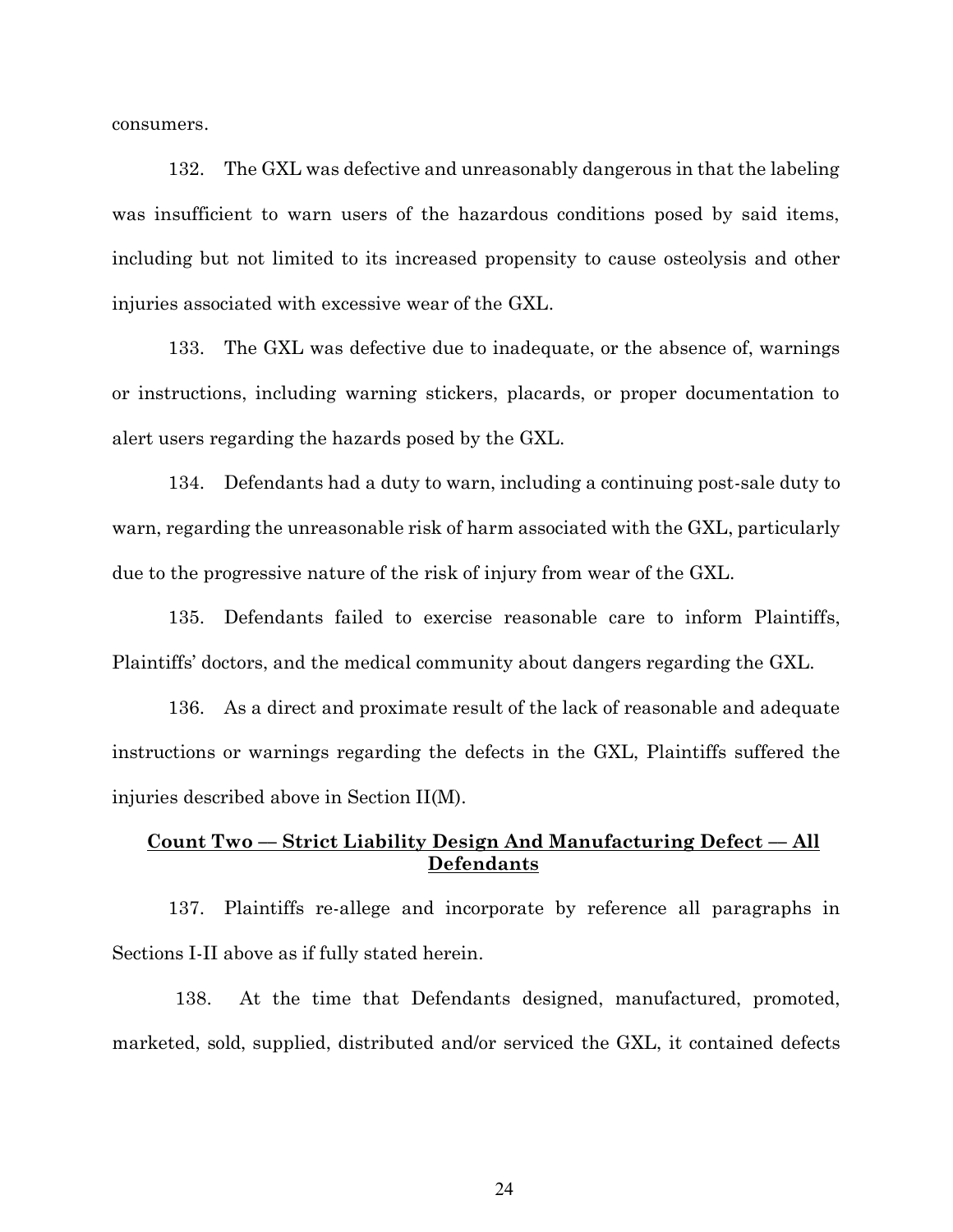that made it unreasonably dangerous beyond the expectations of the ordinary consumer, and were unfit for their intended use.

139. The GXL reached Plaintiffs without substantial change in the condition in which it was sold.

140. At the time and on the occasions in question, the GXL was being properly used for the purpose for which it was intended, and such device was in fact defective, unsafe, and unreasonably dangerous.

141. As a direct and proximate result of the lack of reasonable and adequate instructions or warnings regarding the defects in the GXL, Plaintiffs suffered the injuries described above in Section II(M).

## **Count Three –– Negligent Misrepresentation –– All Defendants**

142. Plaintiffs re-allege and incorporates by reference all paragraphs in Sections I-II above as if fully stated herein.

143. Defendants made statements concerning material facts which Defendants may have believed to be true but which in fact were false, or otherwise omitted material facts, including but not limited to:

- a) Representing to the orthopaedic community, and Plaintiffs' surgeon, prior to implantation into Plaintiffs' bodies, that the GXL performed better than the competitors' Highly Cross Linked Polyethylene;
- b) Defendants knew the GXL was failing at a high rate and failed to disclose this information to Plaintiffs and/or Plaintiffs' surgeon prior to installation of the GXL;
- c) Defendants knew that other patients experienced problems with the GXL, including but not limited to, osteolysis, loosening of the components, deterioration of the polyethylene, and reports of significant pain, all prior to the installation of the GXL in Plaintiffs, and failed to disclose such information to Plaintiffs and/or Plaintiffs surgeon;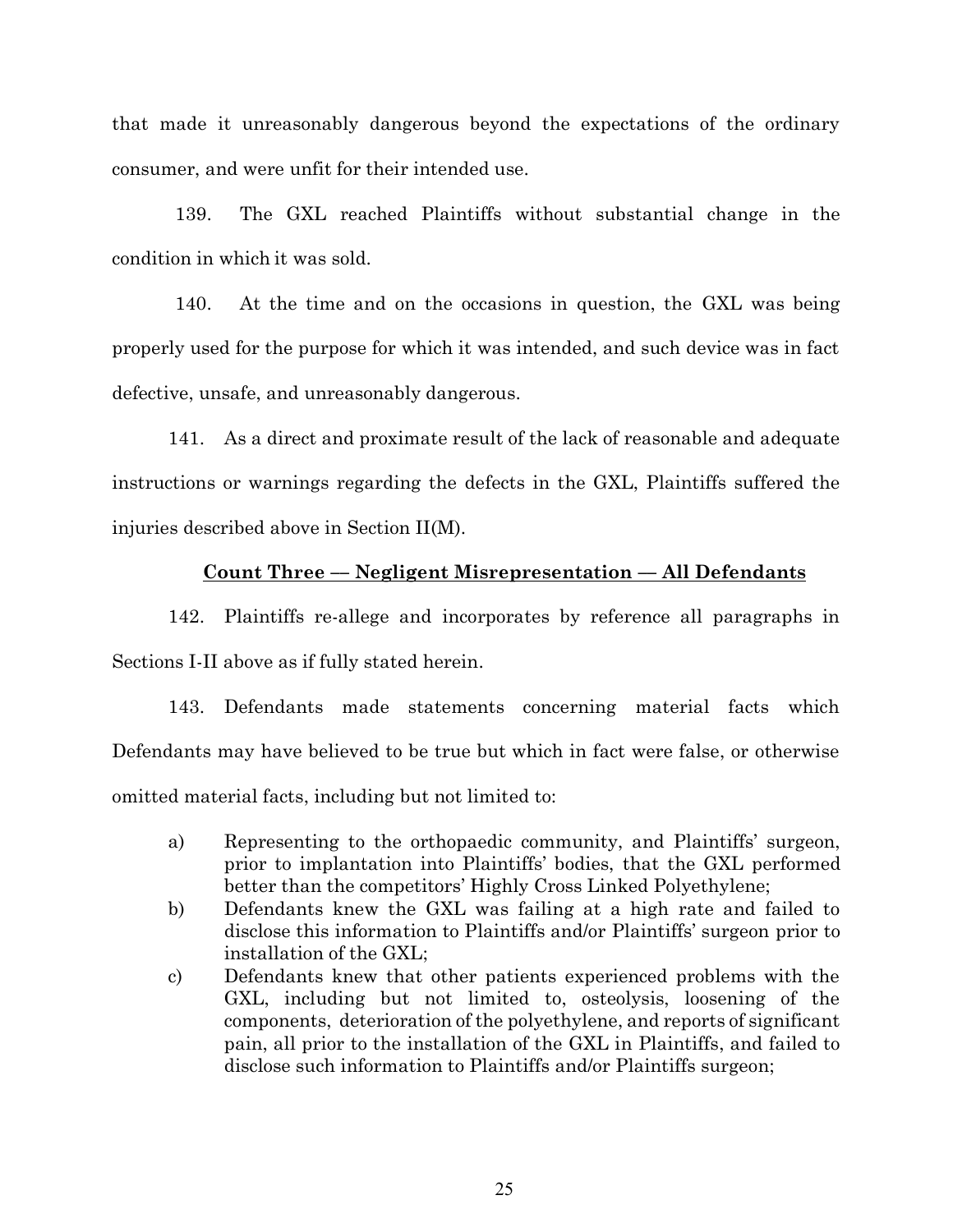- d) Defendants represented to Plaintiffs and/or their orthopedic surgeons, prior to the implantation of the GXL, that the GXL was clinically proven to reduce wear when, in fact, no clinical trials were submitted for approval by the FDA;
- e) Defendants misrepresented the success rate of the GXL to Plaintiffs' surgeon; and
- f) Defendants failed to disclose to Plaintiffs' surgeon, prior to the installation of the GXL in Plaintiffs' bodies, that they were aware of and/or witnessed revision surgeries in which the GXL failed, including becoming loose, causing osteolysis, and causing excessive wear.
- g) Representing the GXL to have lower wear propensities than comparable products.
- h) Representing the GXL to have better longevity than comparable products.
- i) Failing to disclose adequate information about the safety and efficacy of the GXL either before or after Plaintiffs' purchase.
- j) Knowingly producing and publishing deceptive and misleading statements and advertisements regarding the safety and efficacy of the GXL, while knowing of the defects and dangers associated with the GXL.
- k) Failing to inform Plaintiffs and the public of the risk of injury after being informed of the increased rate of wear related adverse events with Defendants' other "enhanced" UHMWPE knee and ankle products.
- l) Failing to inform Plaintiffs and the public of any potential risks related to Defendants' increased knowledge of problems associated with the GXL until Defendants had already designed and released a marketable replacement for the GXL.
- m) Doing all of the above with the sole intent of selling more hip replacements and creating demand for Defendants' systems by using deceptive or untrue statements of fact about the safety and benefits of the GXL system.

144. Defendants were negligent in making such statements because they

knew or should have known the statements were false or omitted material

information.

145. In making these statements, Defendants intended or expected that

another would rely on the statements.

146. Plaintiffs, through their surgeon agents, justifiably relied on the false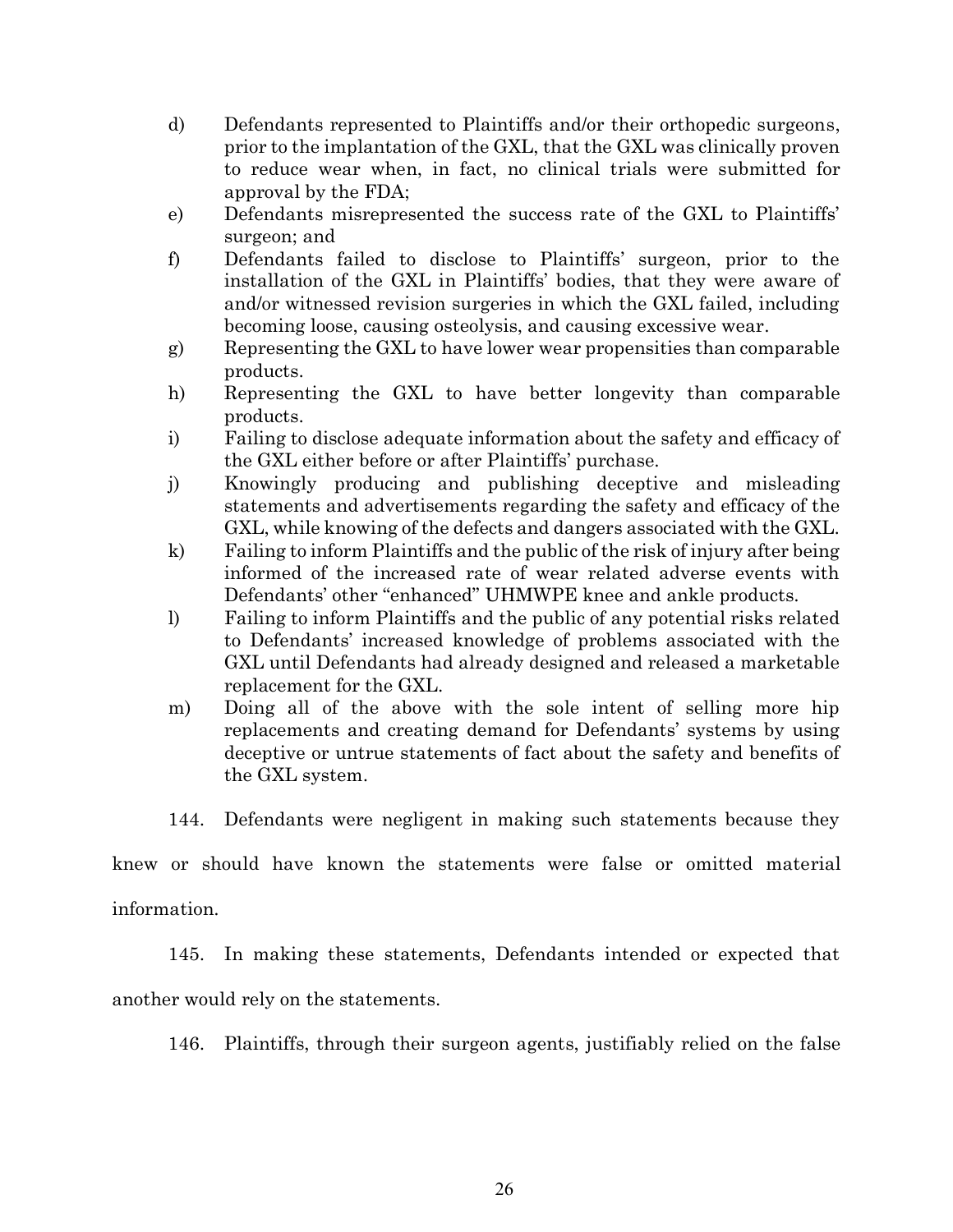statements.

147. As a direct and proximate result of the lack of reasonable and adequate instructions or warnings regarding the defects in the GXL, Plaintiffs suffered the injuries described above in Section II(M).

## **Count Four –– Negligence –– All Defendants**

148. Plaintiffs re-allege and incorporates by reference all paragraphs in Sections I-II above as if fully stated herein.

149. Defendants designed, tested, distributed, manufactured, promoted, advertised, sold, and marketed the GXL for implantation into consumers such as Plaintiffs by surgeons.

150. Defendants were negligent and careless in the design, testing, distribution, manufacture, promotion, advertising, sale, and marketing of the GXL.

151. Defendants had a duty to perform adequate evaluation on the safety and efficacy of the GXL. This included by reasonably gathering and reporting information regarding complaints and revisions and conducting adequate analysis on the information gathered.

152. Defendants further had a duty to timely share the results of its evaluation so that Plaintiffs, Plaintiffs' orthopedic surgeons, and the orthopedic community could be adequately apprised of the risks of the GXL.

153. Defendants further had a duty to recognize the application to Plaintiffs GXL the clinical risks and data associated with their other, similar "enhanced" UHMWPE products, including those utilized in the OPTETRAK, TRULIANT, and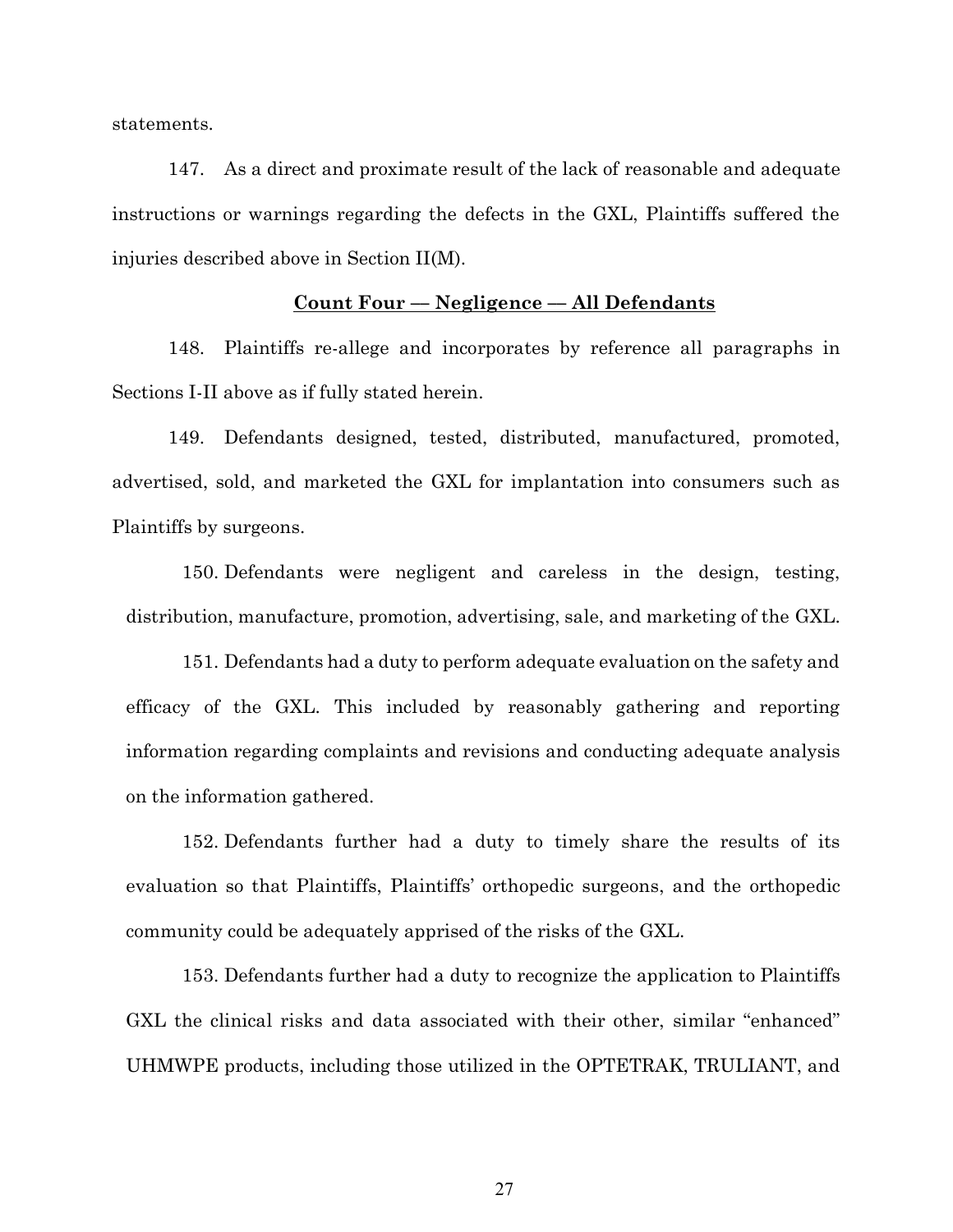VANTAGE systems.

154. Defendants failed to adequately evaluate the safety and efficacy of the GXL.

155. Defendants failed to adequately share the results of its evaluations of the GXL with Plaintiff, Plaintiff's orthopedic surgeon, or the orthopedic community.

156. Defendants failed to recognize the application of clinical data from the OPTETRAK, TRULIANT, and VANTAGE systems to patients receiving the GXL, despite the similarities in the products, and in particular, similarities in clinical risks of wear, fracture, and early failure.

157. Instead of acknowledging the uncertainties and dangers of the GXL, Defendants broadcast misrepresentations about the alleged safety and superiority of GXL throughout the orthopedic community knowing such information would be used to guide the surgeons and consumers who would be searching for artificial hip replacement systems.

158. Defendants supplied the false information about the GXL for the guidance of this group of surgeons and consumers, despite awareness of unreasonable risks with the GXL and despite awareness that Defendants' statements regarding the safety and efficacy of the GXL's wear propensities were not adequately supported by data.

159. Plaintiffs and Plaintiffs' surgeons justifiably relied upon the misrepresentations and omissions about the GXL's clinical safety in the determination that the GXL was safe and appropriate for implantation in Plaintiffs'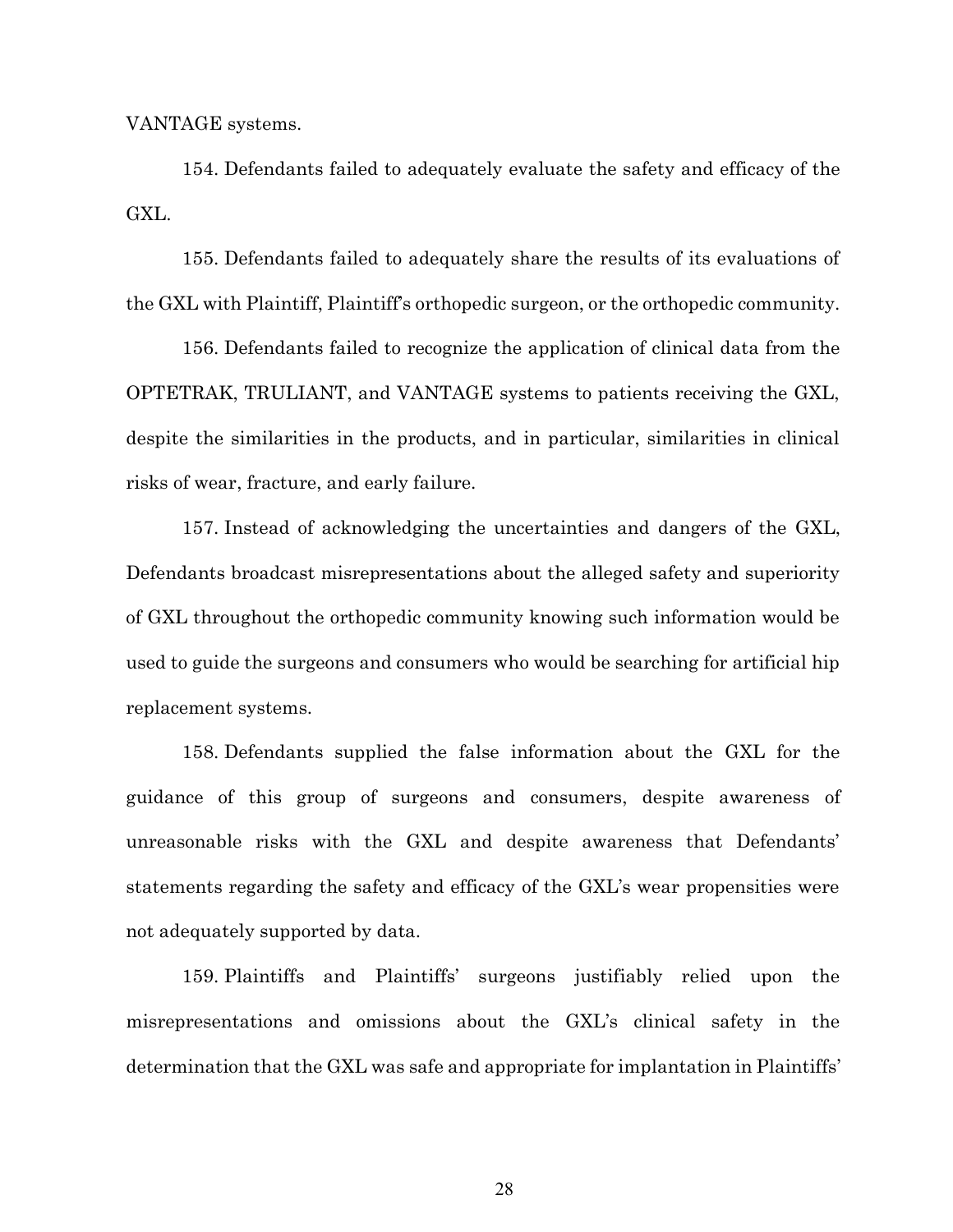bodies.

160. Defendants' failure to properly discharge their duties were a direct and proximate cause of Plaintiff's injuries as described above in Section II(M).

## **Count Five –– Information Negligently Supplied For The Guidance Of Others –– All Defendants**

161. Plaintiffs re-allege and incorporate by reference all paragraphs in Sections I-II above as if fully stated herein.

162. Plaintiffs' purchase of the GXL was a business transaction.

163. Defendants had a pecuniary interest in the promotion, marketing, sale, and servicing of the GXL.

164. Defendants supplied false information for the guidance of others regarding the selection of the GXL as a safe and effective hip replacement option, as alleged above.

165. Defendants failed to exercise reasonable care or competence in obtaining and communicating the information supplied for the guidance of others regarding the GXL.

166. Plaintiffs, and Plaintiffs' orthopedic surgeon agents, were within the limited group of persons for whose benefit and guidance the Defendants intended to supply the information.

167. The Defendants intended for their information to influence either the transaction in which Plaintiffs, through Plaintiffs' orthopedic surgeon agents, purchased the GXL or a substantially similar transaction.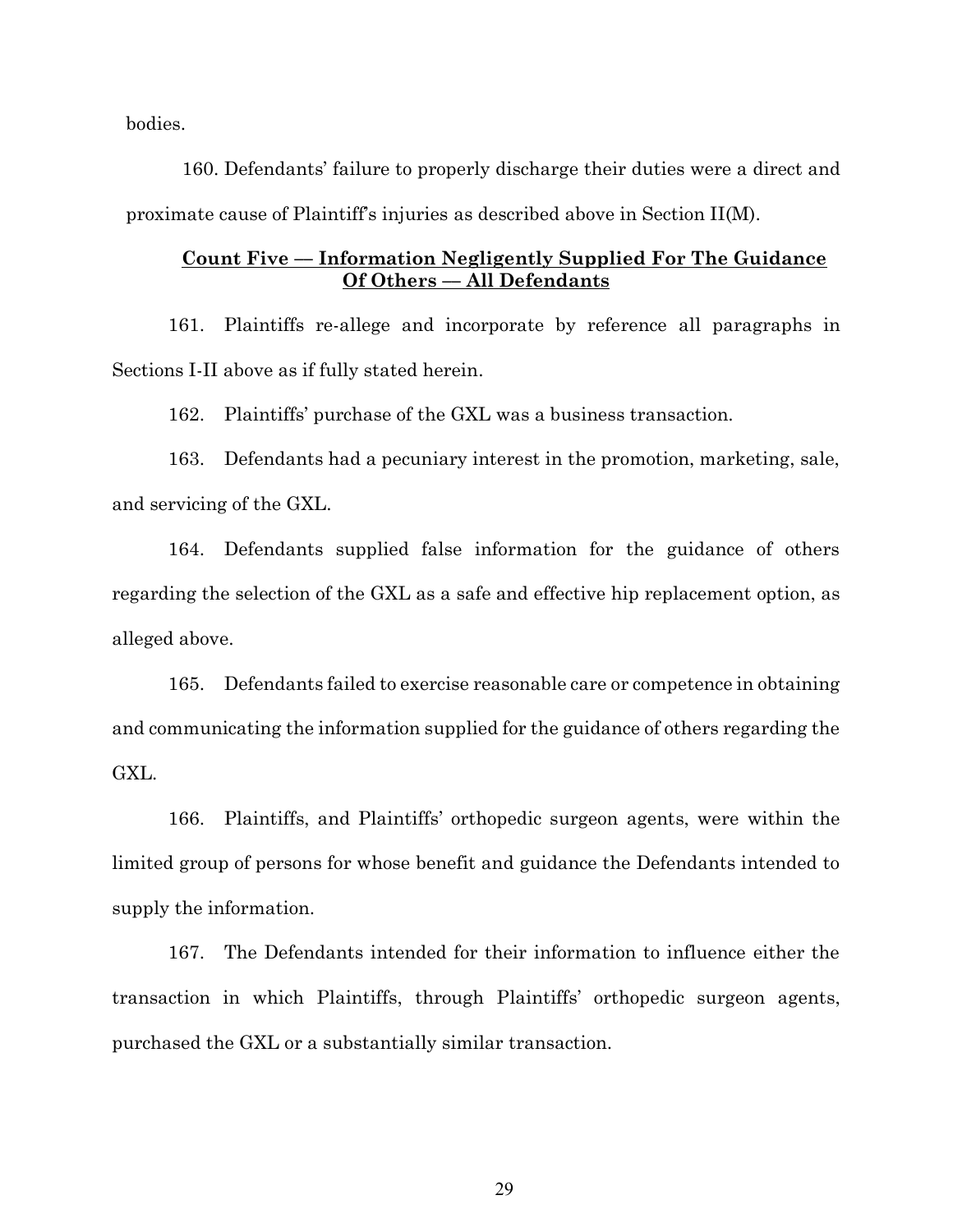168. Plaintiffs, individually and through Plaintiffs' orthopedic surgeon agents, justifiably relied upon the information provided by Defendants.

169. As a direct and proximate result of the Defendants' false information, Plaintiff suffered pecuniary loss, as described above.

# **Count Six –– Consumer Protection Act –– All Defendants [Pursuant To The Florida Unfair Trade Practices Act, F.S. §501.201** *Et. Seq.***]**

170. Plaintiffs re-allege and incorporate by reference all paragraphs in

Sections I-II above as if fully stated herein.

171. The acts by Defendants in this cause of action include, but are not

limited to, the following deceptive and unfair acts:

- a) Representing the GXL as safe and effective, while knowing those claims were false and without sufficient medical support.
- b) Representing the GXL to be of a higher quality and more desirable product than other available alternatives.
- c) Representing the GXL to have lower wear propensities than comparable products.
- d) Representing the GXL to have better longevity than comparable products.
- e) Failing to disclose adequate information about the safety and efficacy of the GXL either before or after Plaintiffs' purchase.
- f) Knowingly providing inadequate warnings about the GXL's dangerous propensities.
- g) Knowingly producing and publishing deceptive and misleading statements and advertisements regarding the safety and efficacy of the GXL, while knowing of the defects and dangers associated with the GXL.
- h) Failing to inform Plaintiffs and the public of the risk of injury after being informed of the increased rate of wear related adverse events with Defendants other "enhanced" UHMWPE knee and ankle products.
- i) Failing to inform Plaintiffs and the public of any potential risks related to Defendants' increased knowledge of problems associated with the GXL until Defendants had already designed and released a marketable replacement for the GXL.
- j) Failing to report knowledge of adverse events to the FDA despite a legal requirement to do so.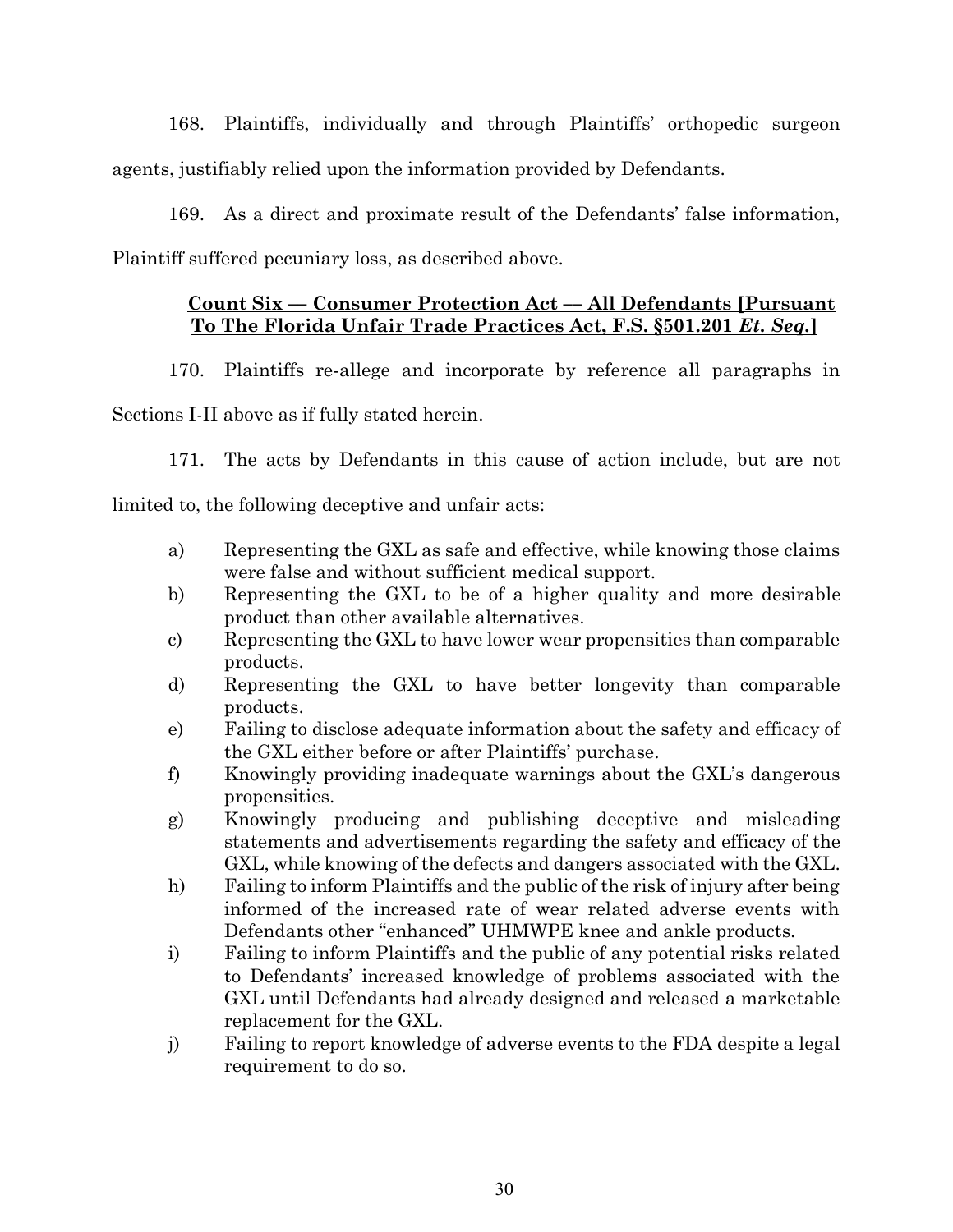k) Doing all of the above with the sole intent of selling more hip replacements and creating demand for Defendants' systems by using deceptive or untrue statements of fact about the safety and benefits of the GXL system.

172. The above acts constitute unfair and deceptive trade practices as defined in F.S. § 501.202 because they constitute false, unfair, misleading, and deceptive conduct that not only creates the likelihood of confusion and misunderstanding by Florida consumers but also the inherent capacity, tendency, and effect of deceiving Florida consumers.

173. The above acts constitute unconscionable acts and practices as specified in § 501.202 because they involve deception, fraud, misrepresentation, and knowing concealment, suppression, and omission of material facts related to a product that is intended to alter the health, well-being, and mobility of a human being.

174. Defendants acted with scienter and evil motive.

175. Plaintiffs reasonably and justifiably relied on the false, misleading, unfair, and deceptive oral and written statements and representations of Defendants, and as result of that reliance agreed to implantation of the GXL as directed and intended by Defendants.

176. Such acts occurred in the course of trade or commerce in the State of Florida at Defendants' principal place of business in Gainesville, Florida.

177. Such acts affected, and still affect, the public interest of all the citizens of the State of Florida.

178. Such acts caused injury to Plaintiffs as described above. Had Defendants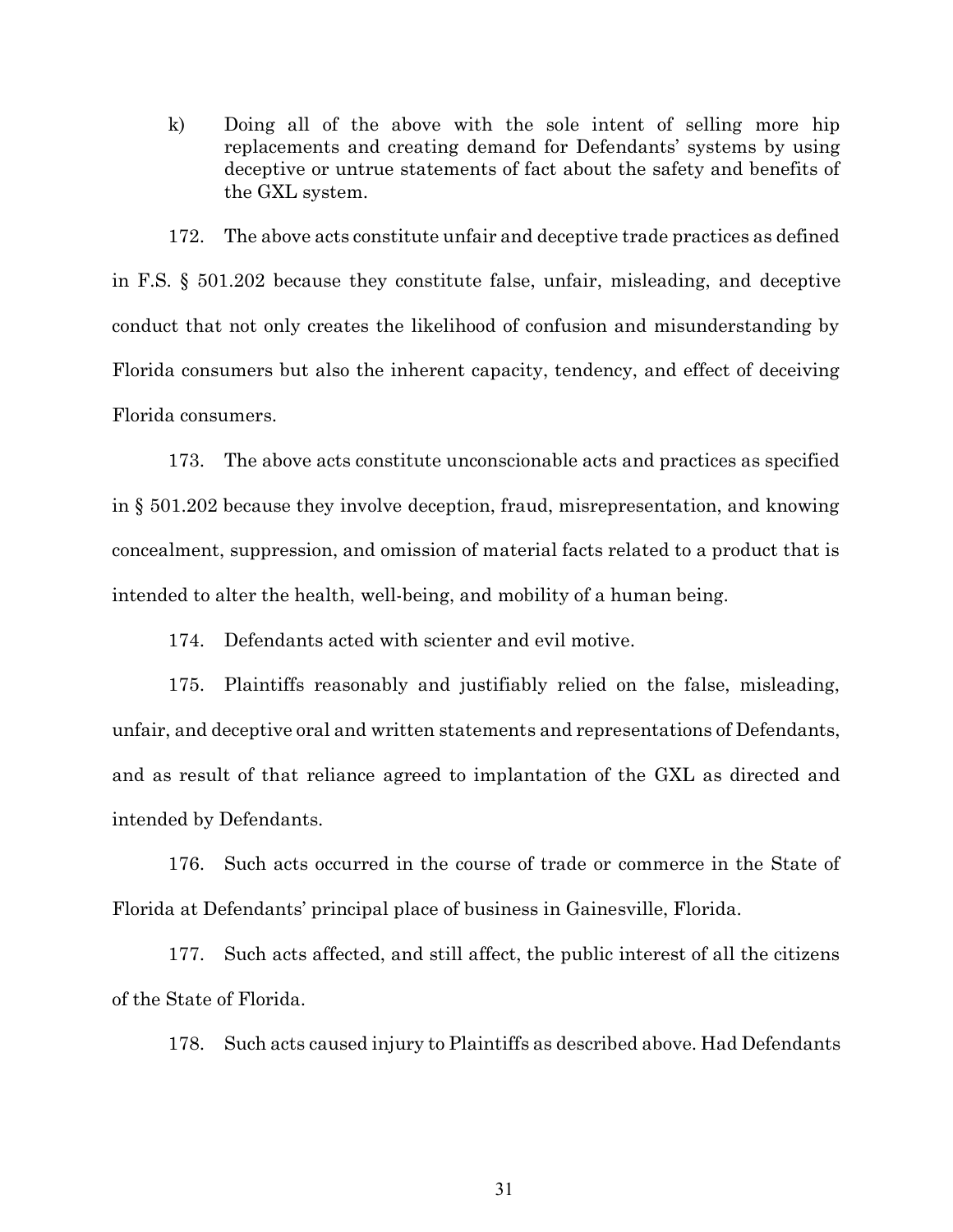not engaged in unfair and deceptive conduct, Plaintiffs would have not paid substantial sums for, or agreed to implantation of, the GXL hip which caused Plaintiffs serious injury as alleged above in Section II(M).

179. Because of Defendants' violations of the Florida Unfair Trade Practices and Consumer Protection Law, Plaintiffs are entitled to any and all damages allowable by statue resulting from the violations, plus all permissible attorney's fees, interest, costs, expenses and such other relief and/or injunctive relief which the Court deems just and proper.

#### **DEMAND FOR JURY TRIAL**

180. Plaintiffs respectfully request that a jury be impaneled to hear this cause of action and to award such damages as the jury finds to be fair and reasonable under the circumstances.

WHEREFORE, Plaintiff respectfully demands judgment against Defendants for compensatory damages, attorney's fees, and any other relief the Court deems just and proper.

DATED this 7th day of March 2022.

**Ilyas Sayeg, Esq.**  Florida Bar #99140 **MAGLIO CHRISTOPHER & TOALE LAW FIRM** 1605 Main St. Ste. 710 Sarasota, FL 34236 Telephone: 888.952.5242 Facsimile: 941.952.5042 Primary Email: [isayeg@mctlaw.com](mailto:isayeg@mctlaw.com)